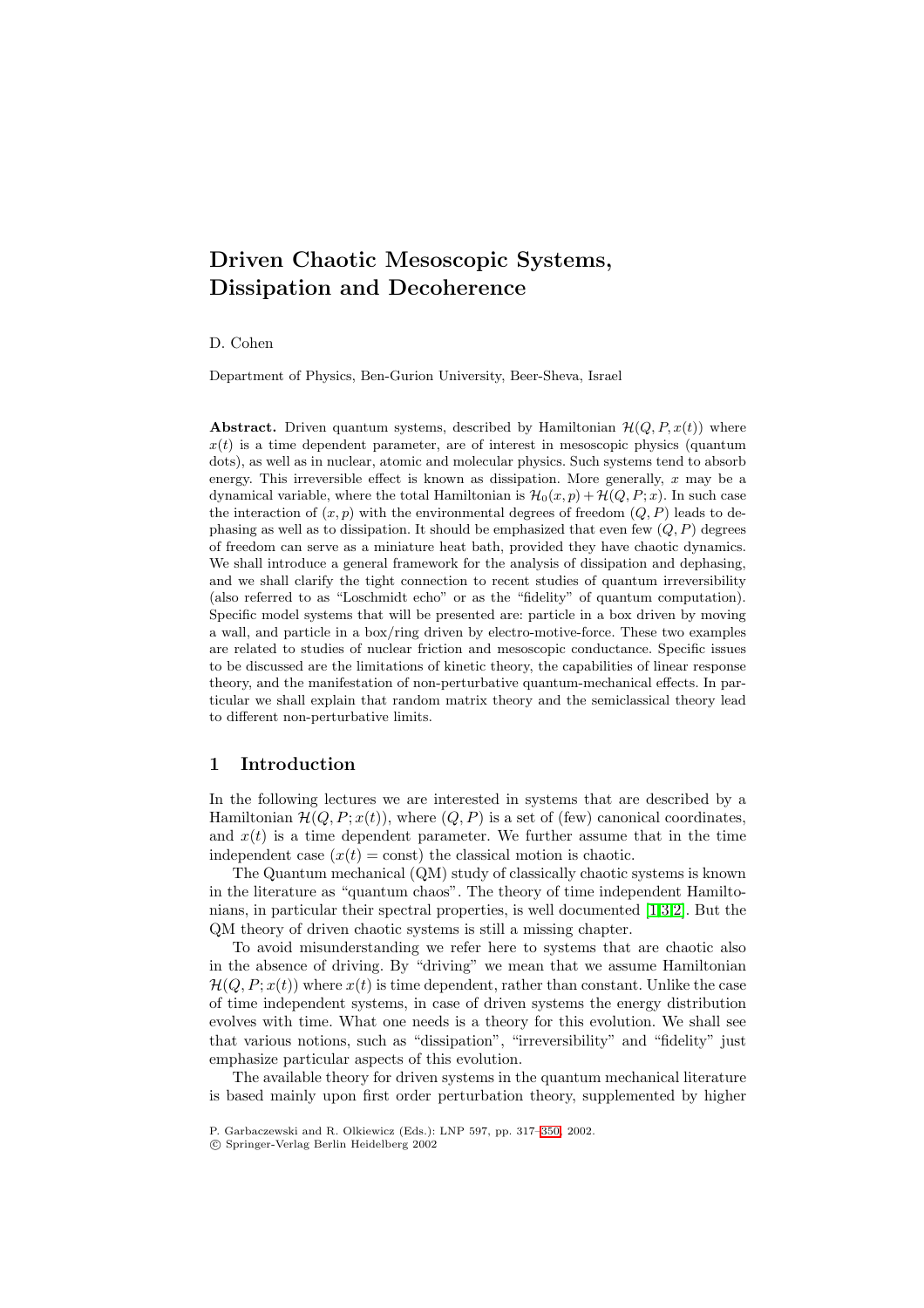order (sometimes non-perturbative) corrections. Depending on the "rate" of the driving, one commonly distinguishes between the "adiabatic" and the "Fermi golden rule" regimes [\[4,](#page-31-0)[5\]](#page-32-0). The latter is known also as the "linear response theory" (LRT) or as the "Kubo-Greenwood" regime.

There are circumstances where first order perturbation theory cannot serve as a starting point for the analysis of a driven system. However the well known examples refer to systems that are not chaotic in the absence of driving. This includes in particular one-degree-of-freedom systems such as the quantum kicked rotator [\[6\]](#page-32-0). Our interest is in generic chaotic systems, therefore we have to consider systems that have at least two degrees of freedom.

The possibility to present a general QM theory for driven chaotic systems [\[9,10,11,12\]](#page-32-0) follows from the simple fact that "chaos" leads to universality. This universality is captured, to some extent, by random matrix theory (RMT). On the other hand we have semiclassical methods. We shall see that there is a clash between RMT and semiclassics, and that they lead to different non-perturbative limits [\[13,14\]](#page-32-0).

### **2 Model Systems**

The classic example for a driven system is the piston model (Fig. 1), where a gas in confined inside a cylinder, and  $x$  is the position of the piston. Our interest is in the case where we have "one particle gas". [Note however that if we know how to solve the problem for one particle, then automatically we can get the solution for many non-interacting particles].



**Fig. 1.** The prototype piston model. A gas particle is moving chaotically inside a cylinder. The driving is achieved by moving a wall element ("piston").



**Fig. 2.** The 1D version of the piston model (upper panel). The gas particle is moving inside an "infinite well". Its motion is not chaotic. In order to have chaotic motion we should consider at least a 2D box, for example a stadium shaped billiard system (lower panel).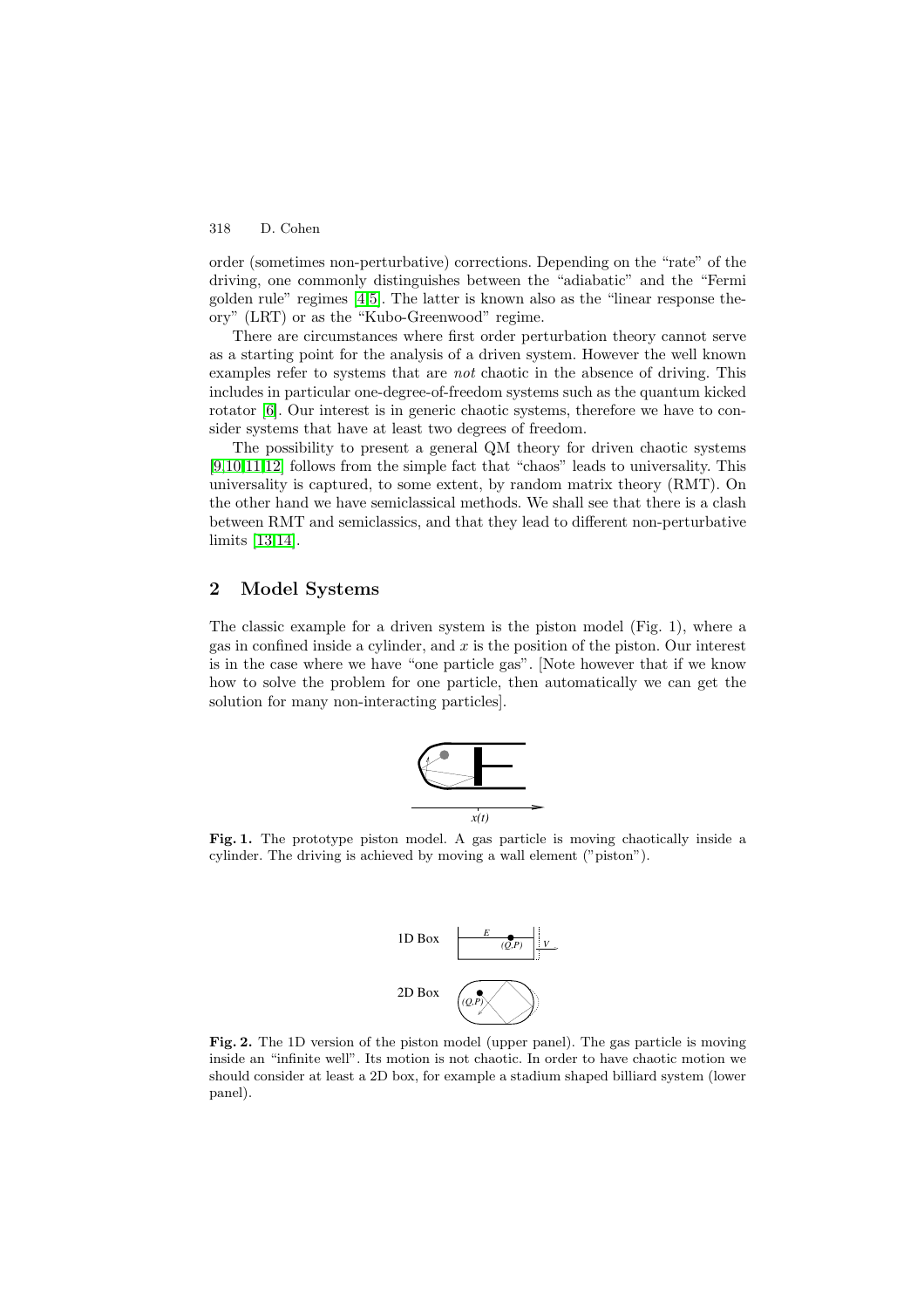

**Fig. 3.** Other versions of the "piston model". Two examples of "Sinai billiards" are illustrated. Note that in case of the right panel the displacement of the wall element manifestly does not involve a change of volume. This feature simplifies the analysis.

The 1D-box version of this model (Fig. 2a) is known in the literature as the "infinite-well" problem with moving wall [\[15,16\]](#page-32-0). Some limited aspects of this problem have been discussed in the literature in connection with the Fermi acceleration problem [\[17\]](#page-32-0).

A 2D-box variation of the "piston model" is presented in Fig. 2b. Here we have stadium shaped billiard, and the the parameter  $x$  controls the deformation of the boundary. Two other variations of the same model are presented in Fig. 3, where the box has the shape of a generalized Sinai billiard.

In the examples so far the parameter  $x$  controls the shape of the "box", and  $V = \dot{x}$  has the interpretation of wall velocity. The interest in such systems has emerged long time ago in studies of nuclear friction (one-body dissipation) [\[18,19\]](#page-32-0). A renewed interest is anticipated in mesoscopic physics where the shape of a quantum dots can be controlled by gate voltages. [Note that in the nuclear physics context the shape is close to spherical, while a quantum dot is typically strongly chaotic].

We can create driving by changing any parameter (or field). In Fig. 4 the driving is achieved by changing the perpendicular magnetic field. Fig. 4a assumes "quantum dot geometry" with homogeneous magnetic field, while Fig. 4b



**Fig. 4.** The same "Sinai billiards" as in the previous figure. Here the driving is achieved by changing the perpendicular magnetic field. In case of the left panel, where the box has a simple "quantum dot" geometry, the magnetic field is assumed to be homogeneous. In case of the right panel, where the box has a Aharonov-Bohm ring topology, the magnetic flux is assumed to be concentrated in the hole.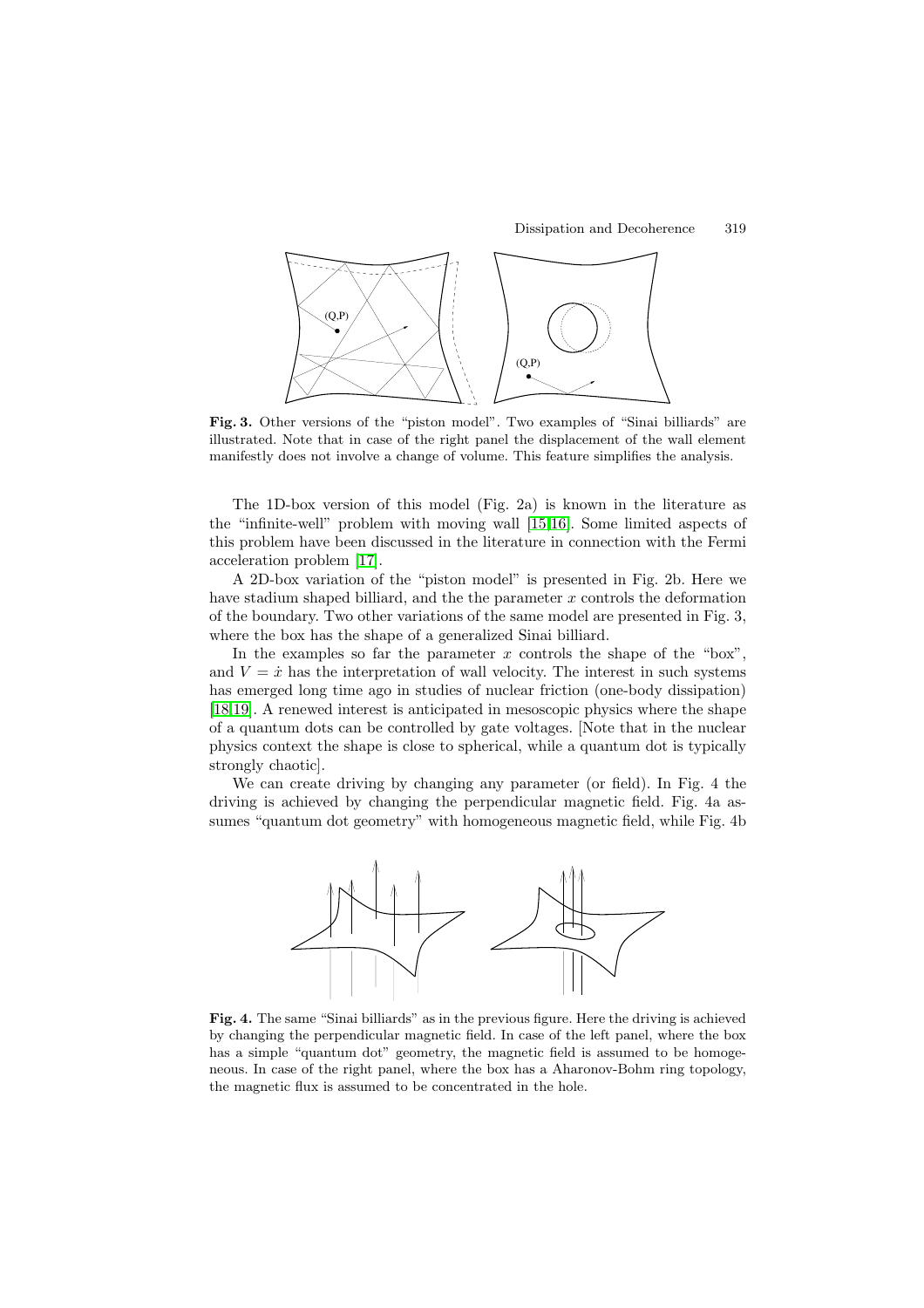#### <span id="page-3-0"></span>320 D. Cohen

assumes Aharonov-Bohm ring geometry with magnetic flux that goes via the hole. Let us define x as the total magnetic flux. In such case  $V = \dot{x}$  is the electro-motive force (measured in Volts) which is induced in the ring according to Faraday law.

If the variations of the parameter  $x$  are classically small, then we can linearize the Hamiltonian as follows

$$
\mathcal{H}(Q, P; x) = \mathcal{H}_0(Q, P) + x \mathcal{W}(Q, P) , \qquad (1)
$$

where without loss of generality we have assumed that  $x = 0$  is the typical value of x. For generic systems (which means having smooth Hamiltonian that generates a classically chaotic motion), the representation of  $W$ , in the ordered  $\mathcal{H}_0$  determined basis, is known to be a banded matrix (for details see the next section). A simple example can be found in [\[20\]](#page-32-0) where

$$
\mathcal{H}(Q, P; x) = \frac{1}{2}(P_1^2 + P_2^2 + Q_1^2 + Q_2^2) + (1+x) \cdot Q_1^2 Q_2^2.
$$
 (2)

This Hamiltonian describes a particle moving inside a two dimensional anharmonic well (2DW). The shape of the 2DW in controlled by the parameter  $x$ . The perturbation is  $W(Q, P) = Q_1^2 Q_2^2$ , and its matrix representation **B**<sub>nm</sub> is visualized in the inset of Fig. 5.



**Fig. 5.** The band profile  $(2\pi\hbar/\Delta) \cdot |\mathbf{B}_{nm}|^2$  versus  $\omega = (E_n - E_m)/\hbar$  is compared with  $C(\omega)$ . See text for further explanations. The calculation is done for the 2DW model of Eq. (2). The inset is an image of a piece of the **B** matrix. Taken from Ref. [\[20\]](#page-32-0).

The above discussion of generic Hamiltonian models, such as the 2DW model, motivates the definition of a simple artificial model Hamiltonian, that has the same characteristics: This is Wigner model [\[21,22\]](#page-32-0). In the following definition of Wigner model we follow closely the notations of [\[13\]](#page-32-0). In the standard representation  $\mathcal{H}_0 = \mathbf{E}$  is a diagonal matrix whose elements are the ordered energies  ${E_n}$ , with mean level spacing  $\Delta$ , and  $W = B$  is a random banded matrix with non-vanishing couplings within the band  $0 < |n - m| \leq b$ . These coupling elements are zero on the average, and they are characterized by the variance  $\sigma = (\langle |\mathbf{B}_{nm}|^2 \rangle)^{1/2}$ . Hence the Hamiltonian is

$$
\mathcal{H} = \mathbf{E} + x\mathbf{B} \,. \tag{3}
$$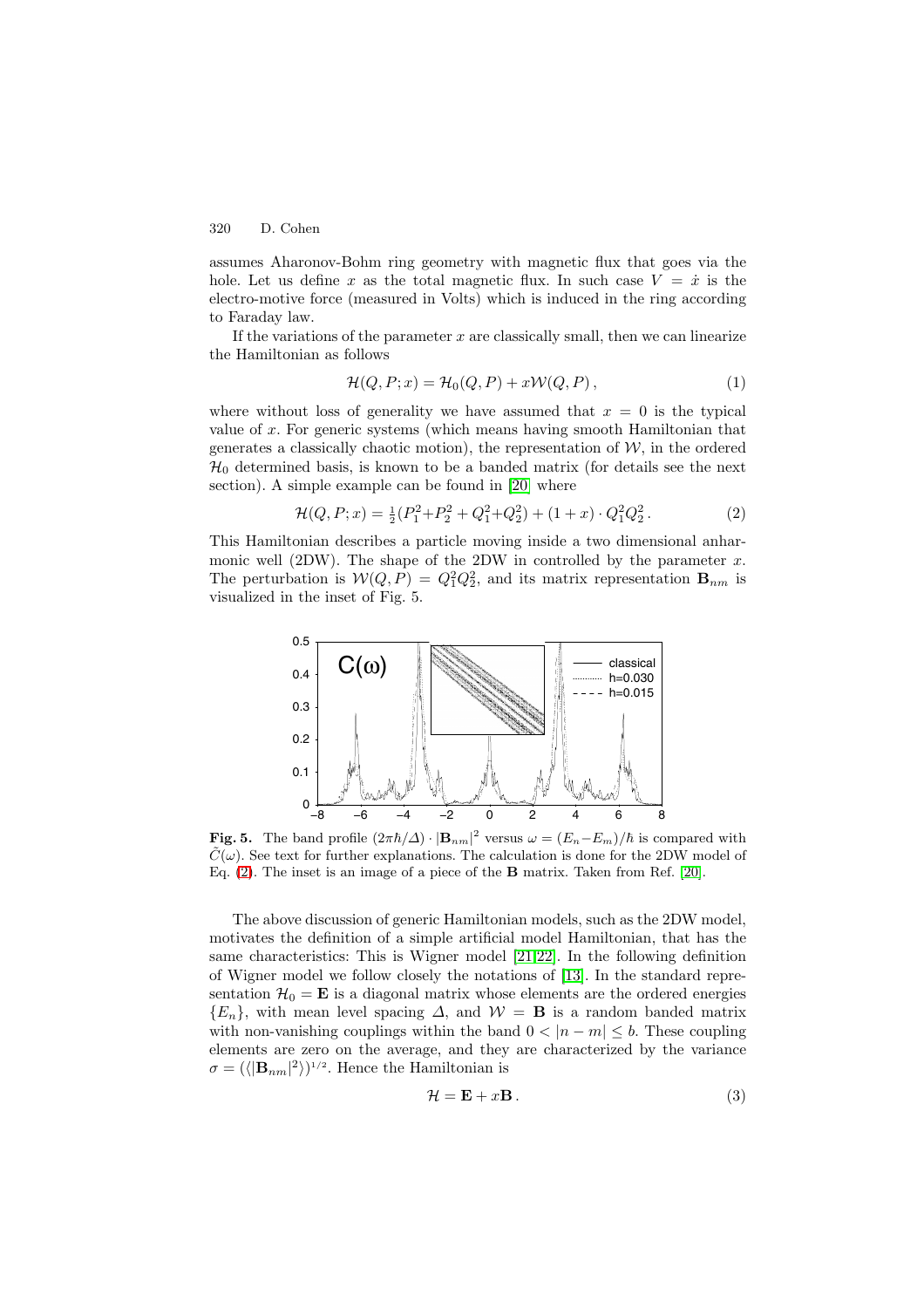This artificial model can serve as a reference case for testing various theoretical ideas. Moreover, it has been conjectured that such model captures some generic features of chaotic systems. [Note that most of the RMT literature deals with simplified versions of Wigner model, where the bandwidth equals to the matrix size].

### **3 Quantum Chaos**

The notion of chaos in classical mechanics implies that few degree of freedom system, such as the Sinai billiard system, exhibit stochastic-like behavior. This is in contrast to the out-of-date idea that stochasticity and irreversibility are the outcomes of having (infinitely) many degrees of freedom. Chaos means that the motion (e.g. Fig. 6) has exponential sensitivity to any perturbation or change in initial conditions. Another way to characterize a chaotic motion is by its continuous power spectrum (see Fig. 7). This should be contrasted with integrable motion which is characterized by a discrete (rather than continuous) set of frequencies.



**Fig. 6.** Chaotic trajectories inside a Sinai billiard. In both examples the motion is completely chaotic. This mean exponential sensitivity to any small change in the initial conditions. This sensitivity can be characterized by the "Lyapunov exponent". In the right illustration the motion is chaotic, but the chaos is weaker, which means smaller Lyapunov exponent.

For sake of later analysis it is useful to define the "power spectrum" of the motion specifically as follows. Let  $(Q(t), P(t))$  be an ergodic trajectory that is generated by the time independent Hamiltonian  $\mathcal{H}(Q, P; x)$ . We can define a fluctuating quantity  $\mathcal{F}(t) = -d\mathcal{H}/dx$ . In case that x is the displacements of a wall element (e.g. Fig. 3b), the fluctuating  $\mathcal{F}(t)$  has the meaning of "Newtonian" force". In case that x is the magnetic flux (e.g. Fig. 4b), the fluctuating  $\mathcal{F}(t)$ has the meaning of "electric current". In case of the 2DW model we get  $\mathcal{F}(t)$  =  $-V(Q(t), P(t)) = -Q_1(t)^2 Q_2(t)^2$ . The correlation function of the fluctuating  $\mathcal{F}(t)$  will be denoted by  $C(\tau)$  and the power spectrum of the fluctuations will be denoted by  $C(\omega)$ . The latter is the Fourier transform of the former. The variance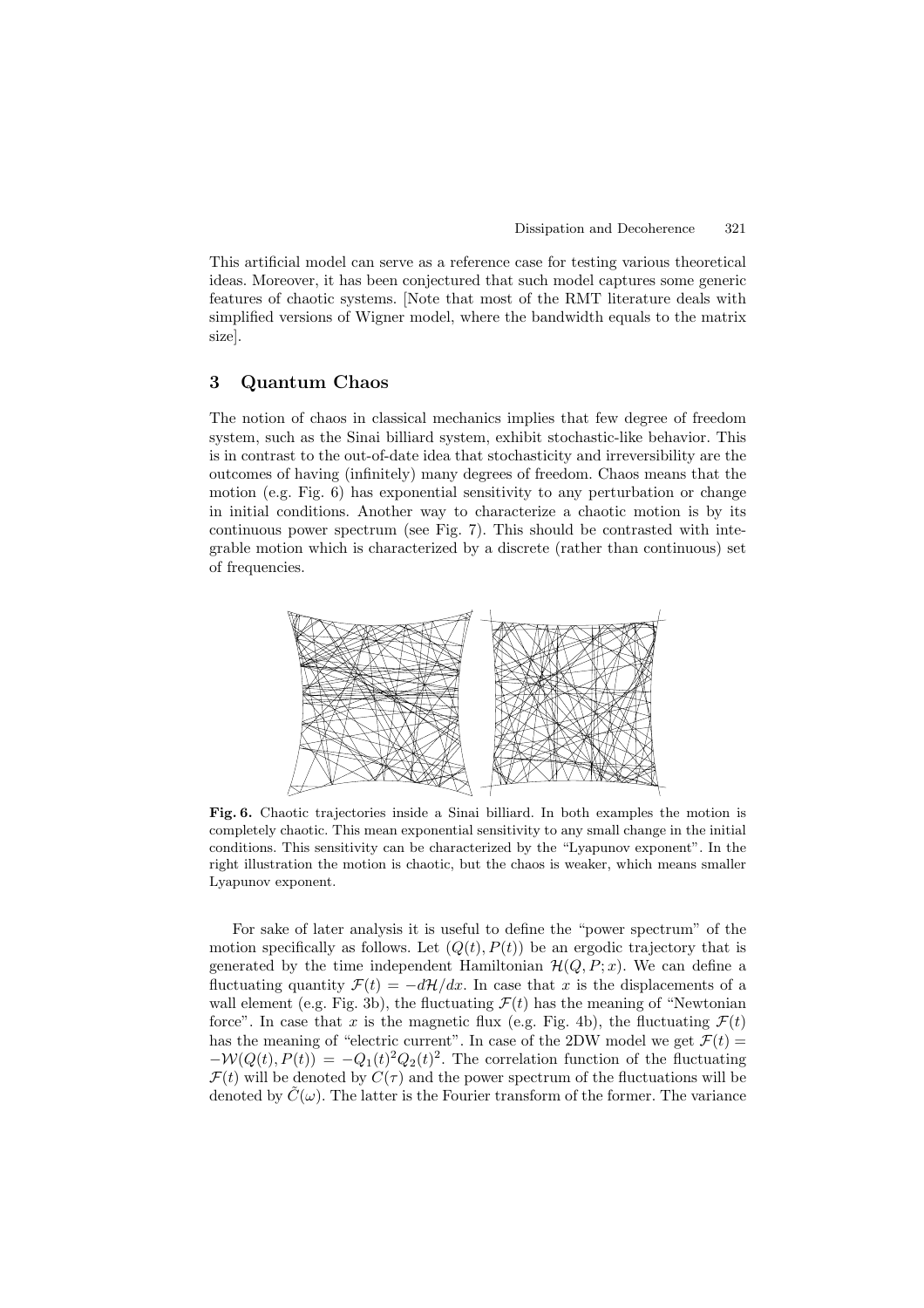

**Fig. 7.** The power spectrum of the motion for the two examples of the previous figure. It is the power spectrum  $\tilde{C}(\omega)$  of the fluctuating quantity  $\mathcal{F}(t) = -d\mathcal{H}/dx$ . The latter can be described as train of impulses (spikes) due to collisions with the walls. For strongly chaotic motion (left panel) the power spectrum of  $\mathcal{F}(t)$  is like that of white noise. In the right panel the bouncing frequency is quite pronounced, and there is also a "diabatic" peak around  $\omega = 0$ . In both cases, the motion is characterized by a continuous power spectrum, which constitutes an indication for the chaotic nature of the motion.

of the fluctuation is  $C(0)$ , the intensity of the fluctuations is defined as  $C(0)$ , and the correlation time is denoted by  $\tau_{cl}$ .

It is clear that upon quantization we no longer have chaos. Still, the question arise what are the fingerprints of the classical chaos on both the spectral properties of the system, and also on the structure of the eigenstates. This problem was the focus of intensive studies during the last decade  $[1,3,2]$ , and it has important applications in mesoscopic physics [\[23,24,25\]](#page-32-0).

An important observation of "quantum chaos" studies is that Quantum Mechanics introduce two additional energy scales into the problem (rather than only one). We can take the 2DW model as a generic example. After rescaling of the classical parameters of the model, we are left with one dimensionless parameter (the dimensionless energy). This parameter controls the nature of the classical dynamics. Upon quantization we have two additional (dimensionless) parameters. One energy scale is obviously the mean level spacing  $\Delta$ , which is proportional to  $\hbar^d$ . The other energy scale is  $\Delta_b = \hbar / \tau_{cl}$ , where  $\tau_{cl}$  is the classical correlation time that characterizes the (chaotic) dynamics. If  $\hbar$  is small then the two energy scales are very different  $(\Delta \ll \Delta_b)$ .

The significance of the energy scale  $\Delta_b$  is a central issue in "quantum chaos". It turns out that the statistical properties of the energy spectrum are universal on the sub- $\hbar$  scale, and obey the predictions of RMT. On the other hand, on large energy scale (compared with  $\Delta_b$ ), non-universal (system specific) features manifest themselves [\[26\]](#page-32-0). These features are the fingerprints of the underlying classical dynamics. In the context of ballistic quantum dots, which are in fact billiard systems,  $\Delta_b$  is also known as the "Thouless energy".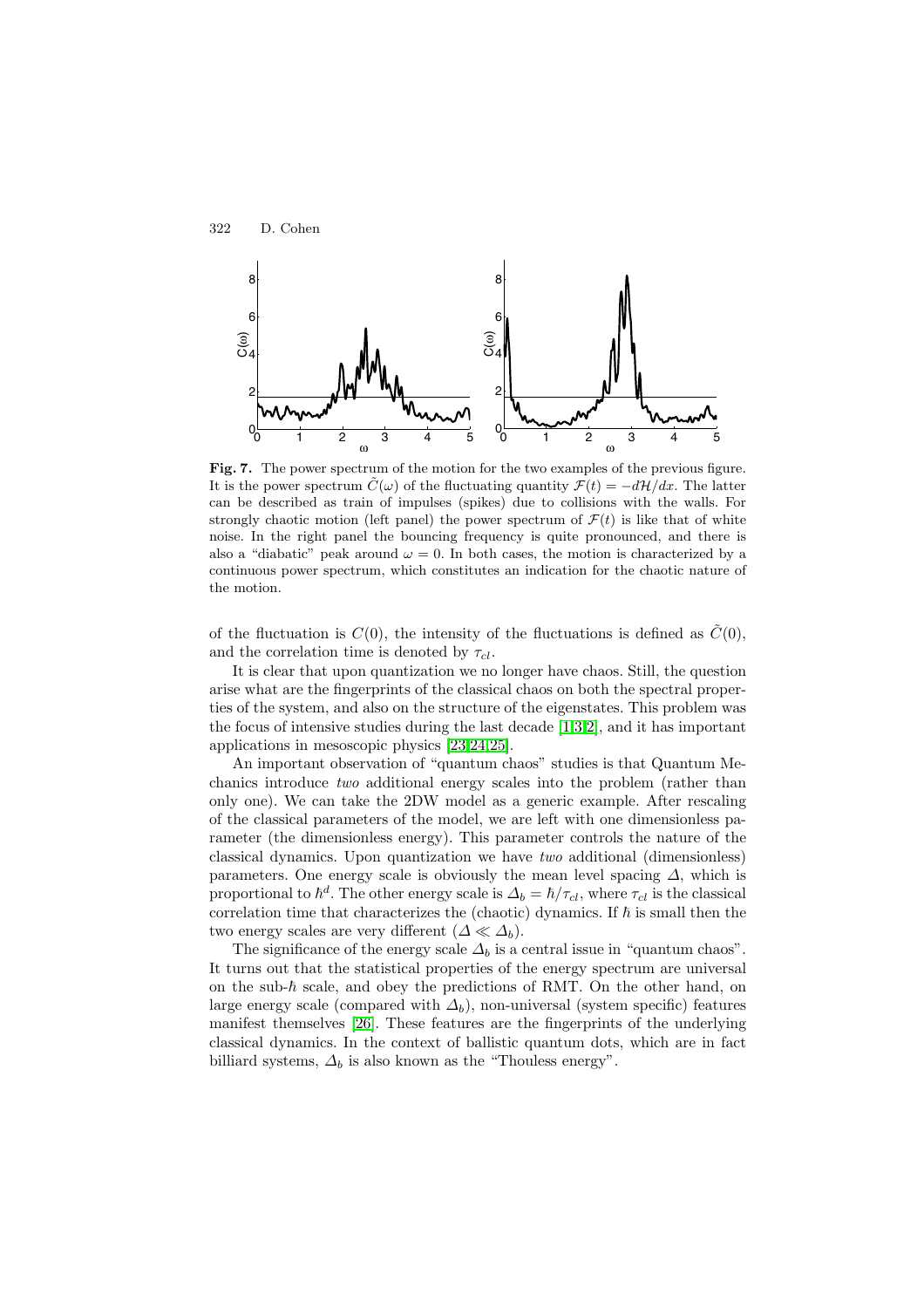<span id="page-6-0"></span>There is another way in which the energy scale  $\Delta_b$  manifests itself. Let  $W(Q, P)$  be some observable, and consider its matrix representation  $\mathbf{B}_{nm}$  in the basis which is determined by the (chaotic) Hamiltonian. An example is pre-sented in Fig. 5. It can be argued [\[27\]](#page-32-0) that  $\mathbf{B}_{nm}$  is a banded matrix, and that the bandwidth is  $b = \Delta_b/\Delta$ . This is based on a remarkably robust semiclassical expression that relates the bandprofile to the classical power spectrum:

$$
\left\langle |\mathbf{B}_{nm}|^2 \right\rangle \approx \frac{\Delta}{2\pi\hbar} \,\tilde{C} \left( \frac{E_n - E_m}{\hbar} \right) . \tag{4}
$$

We can apply this semiclassical relation to the case where  $W$  is the "perturba-tion" as defined in Eq. [\(1\)](#page-3-0). This leads to the interpretation of  $\Delta_b$  as the largest "distance" in energy space that can be realized in a first-order transition. We can also use the semiclassical relation in reverse, in order to find/define the classical correlation function that corresponds to a quantum-mechanical matrix Hamiltonian. In case of the standard Wigner model we get  $C(\tau) = b\sigma^2 \sin(\tau/\tau_{cl})/(\tau/\tau_{cl})$ , with the correlation time  $\tau_{cl} = \hbar/(b\Delta)$ .

#### **4 Parametric Evolution**

A more recent development was to consider a parametric set of Hamiltonians, namely  $\mathcal{H}(Q, P; x)$  where x is a parameter as in the examples of Section 2. For each value of  $x$  we can diagonalize the Hamiltonian, leading to set of (ordered) eigen-energies  $E_n(x)$ , as in the schematic illustration of Fig. 8. The corresponding eigenstates will be denoted by  $|n(x)\rangle$ . Their parametric evolution can be characterized by the parametric kernel

$$
P(n|m) = |\langle n(x)|m(x_0)\rangle|^2.
$$
 (5)

We shall use the notation  $P(r) = P(n-m) = P(n|m)$ , with implicit average over the reference state m. We shall refer to  $P(r)$  as the "average spreading profile". This is in fact, up to scaling, the LDOS (local density of states, also known as strength function).

Let us characterize the perturbation by the quantity  $\delta x = x - x_0$ . The interesting question is how  $P(r)$  evolves as we increase the perturbation  $\delta x$ . For the Wigner model the answer is known long ago  $[21,22,28,29]$ .  $P(r)$  has a standard perturbative structure for very small  $\delta x$ . For larger  $\delta x$  it becomes a chopped Lorentzian, and for even larger  $\delta x$  it becomes a semicircle. We shall denote the border between the standard perturbative regime and the Wigner regime by  $\delta x_c$ , and the border between the Wigner regime and the non perturbative (semicircle) regime will be denoted by  $\delta x_{\text{prt}}$ .

The explicit expressions are:

$$
\delta x_c = \frac{\Delta}{\sigma} \propto \hbar^{(1+d)/2}, \qquad (6)
$$

$$
\delta x_{\rm pt} = \sqrt{b} \frac{\Delta}{\sigma} = \frac{2\pi\hbar}{\tau_{\rm cl}\sqrt{C(0)}},\tag{7}
$$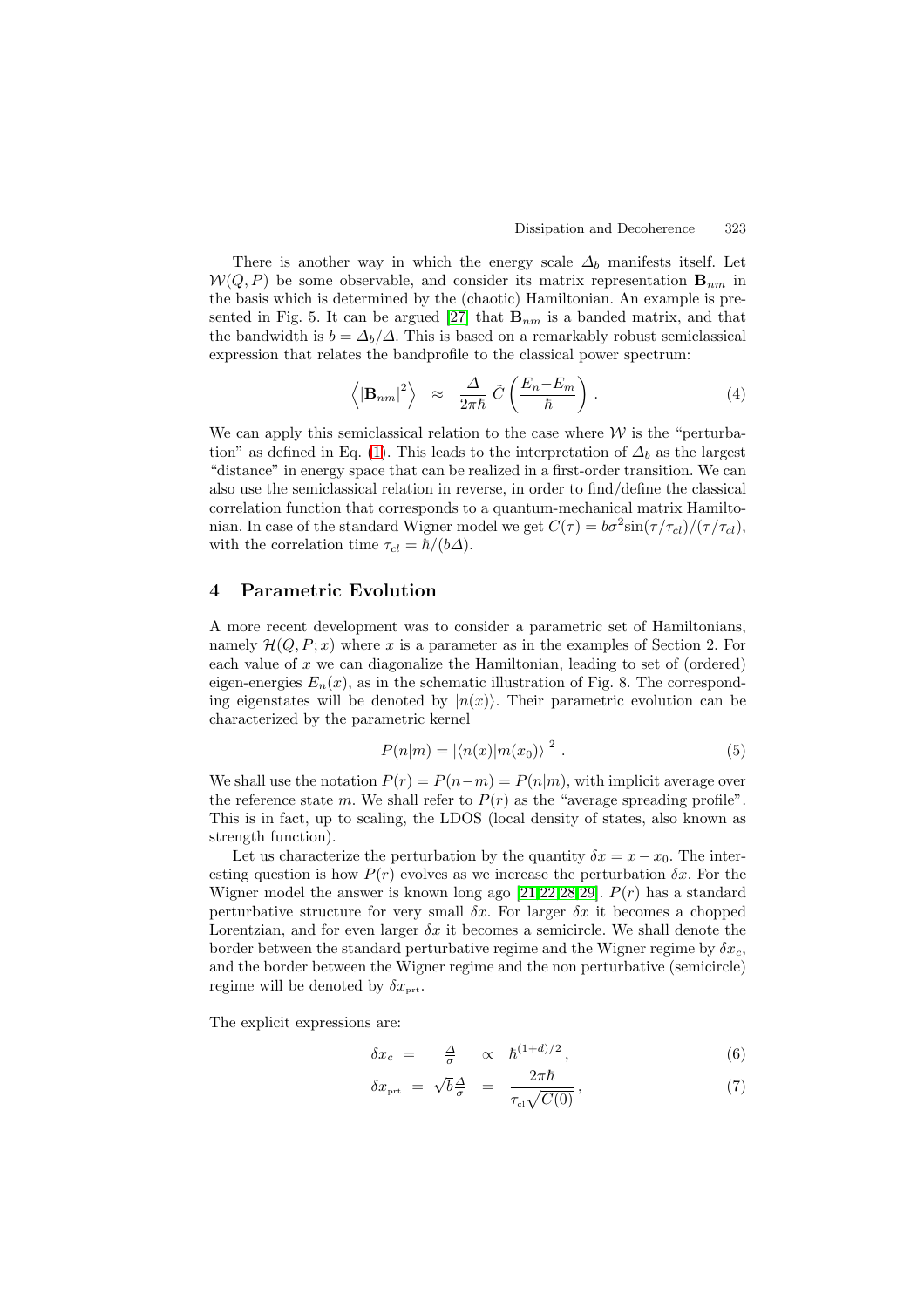

**Fig. 8.** Upper panel: Schematic illustrations of the set of energies  $E_n(x)$  which are obtained via diagonalization of a parameter dependent Hamiltonian. The thick solid line indicates the n-range where 50% of the  $P(n|m)$  probability is concentrated (m is fixed). The representative values  $x_1, x_2$  and  $x_3$  correspond to the standard perturbative regime, the core-tail (extended perturbative) regime, and the non-perturbative regime respectively. The corresponding LDOS structures are illustrated (grey shading) in the three plots of the lower panel. The semiclassical approximation (lines) is presented for sake of comparison.

where d is the number of freedoms  $(d = 2$  for billiards). In order to determine the  $\hbar$  dependence we have used the semiclassical relation Eq. [\(4\)](#page-6-0), and the proportionality  $\Delta \propto \hbar^d$ . Note that the latter relation, known as Weyl law, is significant for the determination of  $\delta x_c$ . In contrast to that  $\delta x_{\text{prt}} \propto \hbar$  is in fact independent of  $\Delta$ .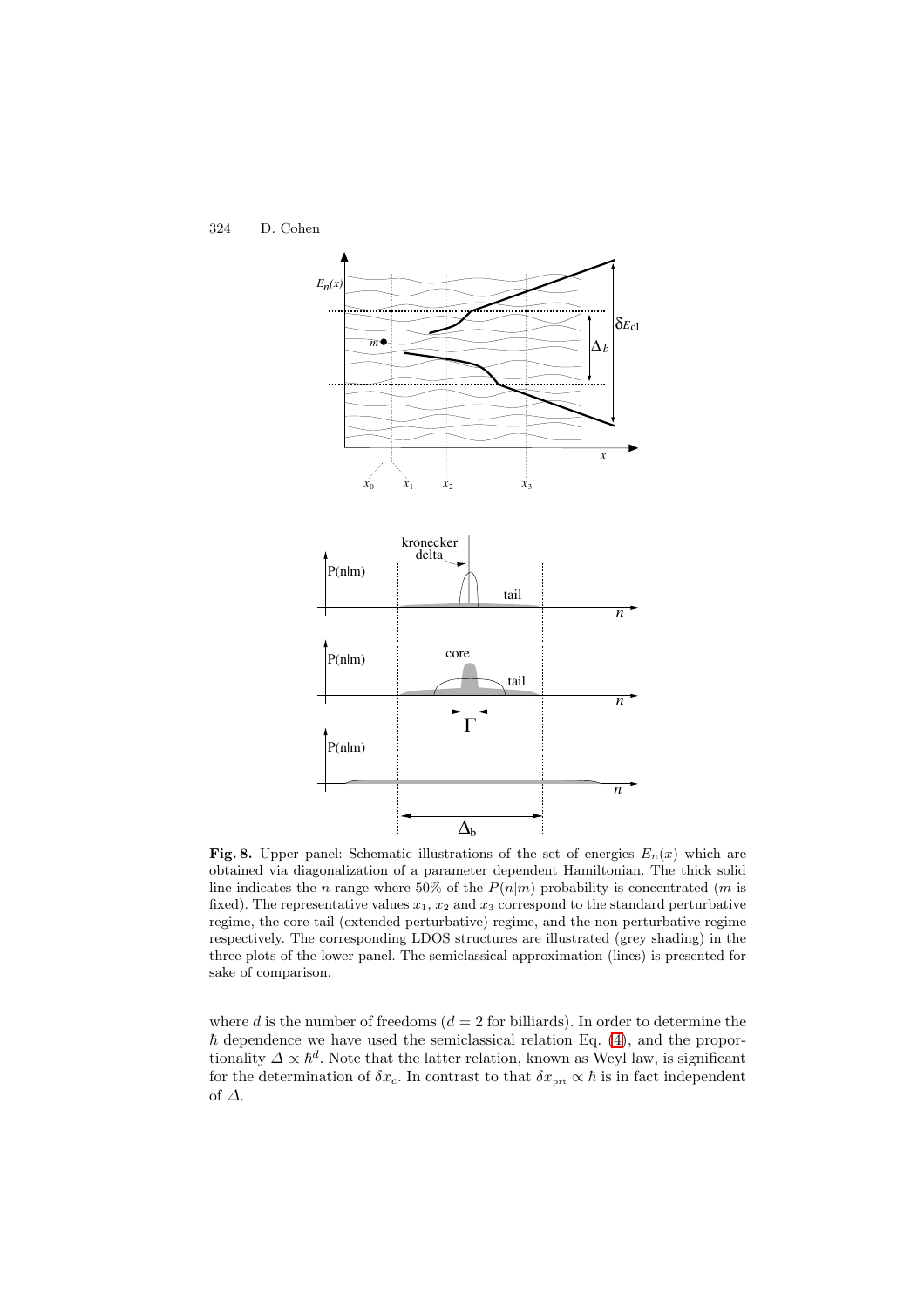The generalization of Wigner scenario has been the subject of our recent research [\[30,20,31\]](#page-32-0). In the general case the standard perturbative structure evolves into a "core-tail structure", while for large  $\delta x$  it becomes purely nonperturbative. In the standard perturbative regime ( $\delta x \ll \delta x_c$ ) most of the probability  $P(r)$  is concentrated in one level  $(n = m)$ . In the extended perturbative regime most of the probability is concentrated within a "core" whose width is typically  $\Gamma(\delta x) \sim (\delta x/\delta x_c)^2$ . The "core" is the non-perturbative component which arise due to non-perturbative mixing of nearby levels. The "tail" is the outer perturbative component which is created by first order transitions.

The extended perturbative regime is defined by the requirement of having separation of energy scales  $\Gamma(\delta x) \ll \Delta_b$ . This condition is trivially satisfied in the "standard perturbative regime" where  $\Gamma \sim \Delta$ . The condition  $\Gamma(\delta x) \ll \Delta_b$  is violated in the non-perturbative regime ( $\delta x \gg \delta x_{\text{ort}}$ ), which in fact leads to the determination of  $\delta x_{\text{prt}}$  as in Eq. [\(7\)](#page-6-0). The theory for  $P(r)$  in the non-perturbative regime is not complete yet. However, it can be argued [\[30\]](#page-32-0) that if  $\delta x$  is large enough, then  $P(r)$  becomes of semiclassical nature [\[32\]](#page-32-0). The case of billiards with shape deformation requires special considerations and is of particular interest [\[30,31\]](#page-32-0).

It is important to realize that the border of the standard perturbative regime  $(\delta x_c)$  is related to the energy scale  $\Delta$ , while the border of the extended perturbative regime  $(\delta x_{\text{prt}})$ , which leads to the identification of the non-perturbative regime, is related to the bandwidth  $\Delta_b$ .

#### **5 Temporal Evolution**

After considering the parametric evolution, the next logical stage is to consider the actual (temporal) evolution which is generated by the time dependent Hamiltonian  $\mathcal{H}(Q, P, x(t))$ . Then, in complete analogy, we can ask how the energy scales  $\Delta$  and  $\Delta_b$  are reflected in the actual evolution. We postpone the discussion of the latter issue to Section 11.

The purpose of the present and next sections is to define what does it mean "driving", and how do we quantify the temporal evolution. Without loss of generality we assume  $x(0) = 0$ . We would like to consider the following driving schemes:

- Linear driving
- One pulse driving cycle
- Periodic driving
- Driving reversal scenario
- Time reversal scenario

In the next section we define the various schemes, some of which are also illustrated in Fig. 9. The evolution is characterized by the obvious generalization of Eq.  $(5)$ , namely

$$
P_t(n|m) = |\langle n(x(t))|U|m(x(0))\rangle|^2.
$$
 (8)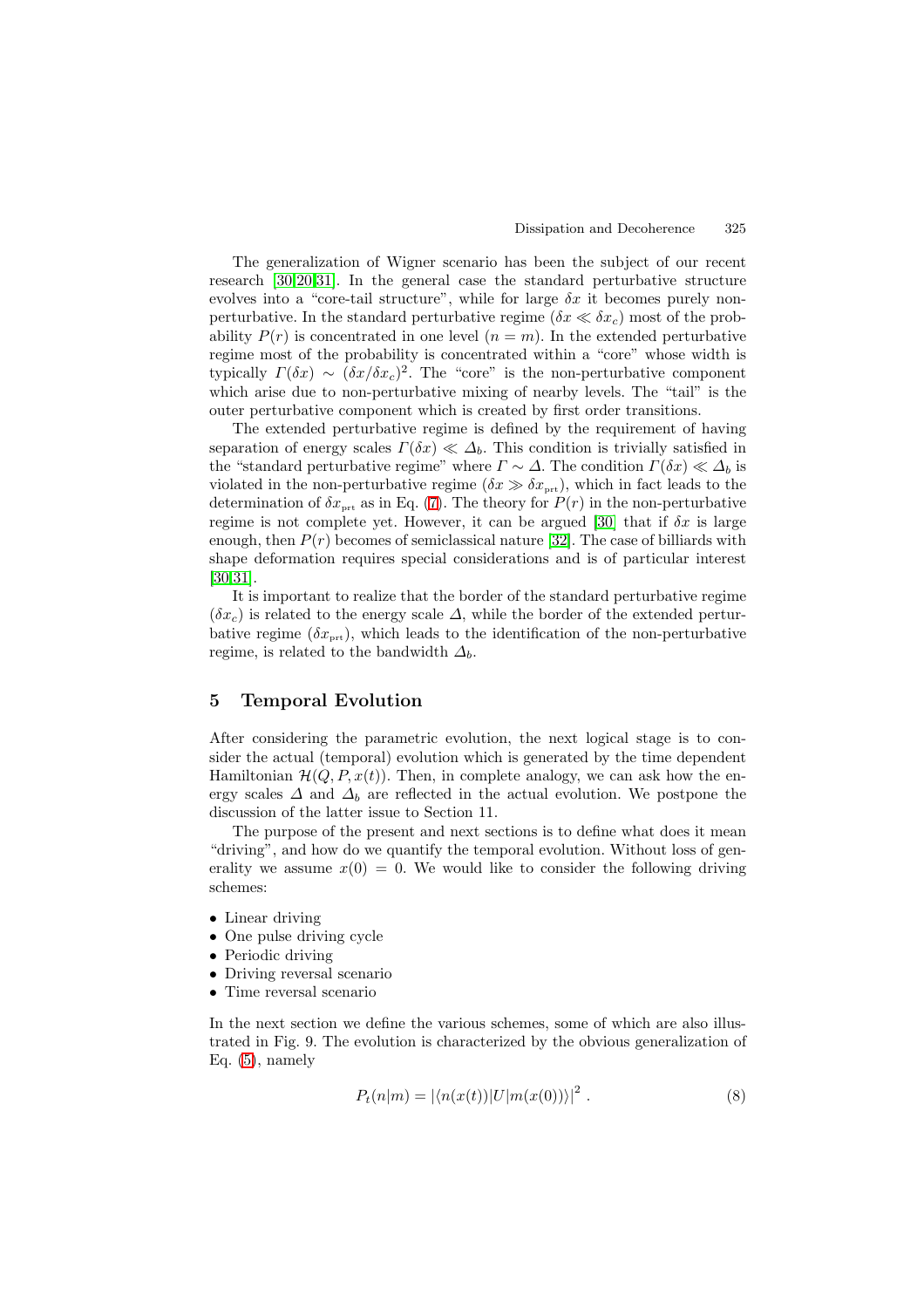#### <span id="page-9-0"></span>326 D. Cohen

Here  $U$  is the evolution operator, with implicit dependence on the time  $t$ . The parametric kernel Eq. [\(5\)](#page-6-0) can be regarded as corresponding to the "sudden" limit where  $U \approx 1$ . As in the parametric case we can define an average spreading profile  $P_t(r)$ , where  $r = n - m$ .



**Fig. 9.** Various driving schemes: Rectangular pulse of duration T and amplitude A; Triangular pulse which is further characterized by finite driving "velocity"  $V = |\dot{x}| =$  $2A/T$ ; Periodic driving with frequency  $\Omega = 2\pi/T$ .

There are various practical possibilities available for the characterization of the distribution  $P_t(r)$ . It turns out that the major features of this distribution are captured by the following three measures:

$$
\mathcal{P}(t) = P_t(r=0),\tag{9}
$$

$$
\Gamma(t) = 50\% \text{ probability width}, \qquad (10)
$$

$$
\delta E(t) = \Delta \times \left(\sum_{r} r^2 P_t(r)\right)^{1/2}.
$$
 (11)

The first measure is the survival probability  $P(t)$ . The second measure  $\Gamma(t)$  is the energy width of the central r region that contains 50% of the probability. [For simplicity of presentation we use here a loose definition of  $\Gamma$  as far as prefactors of order unity are concerned.] Finally the energy spreading  $\delta E(t)$  is defined as the square-root of the variance.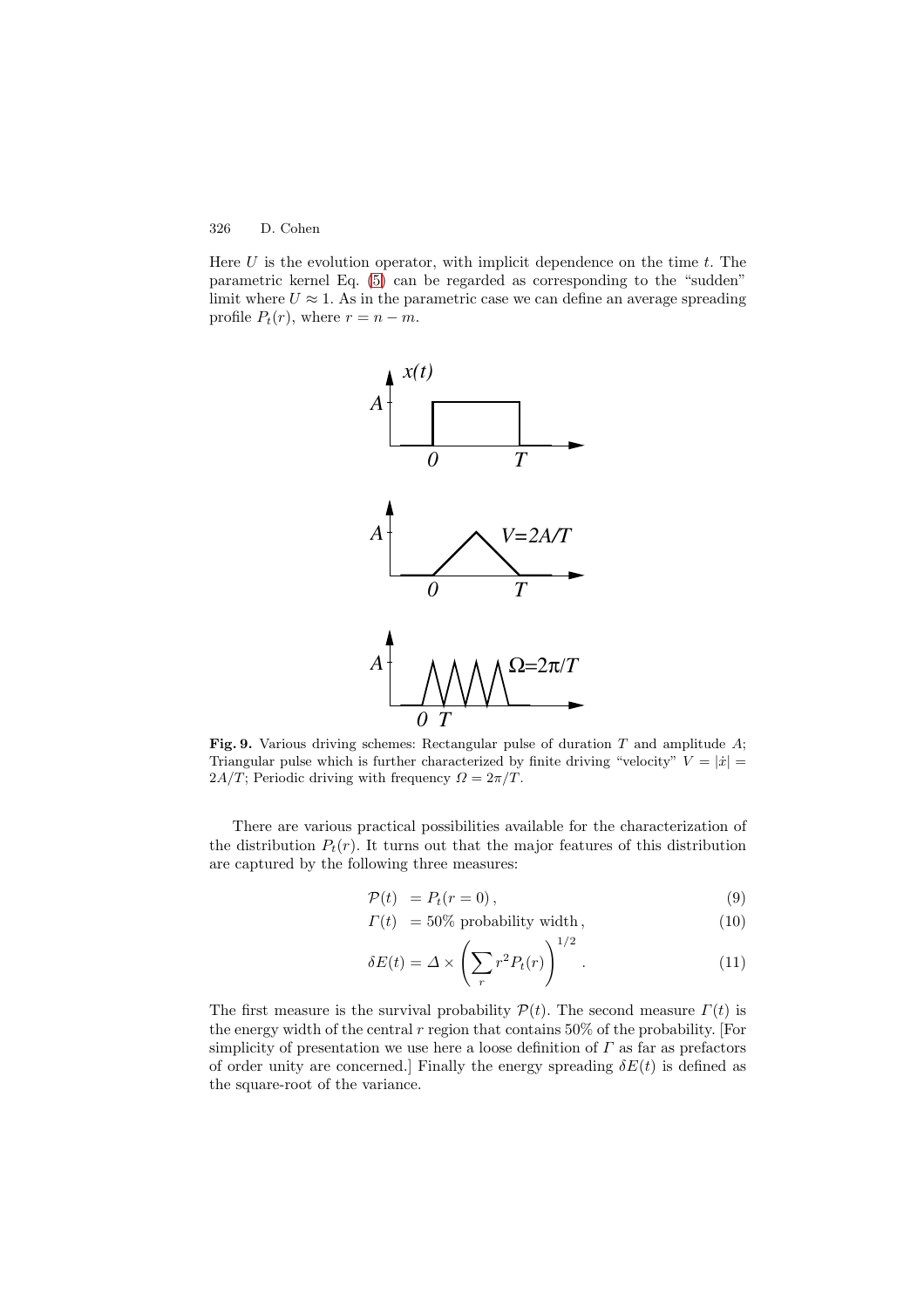It is important to realize that the above three measures give different type of information about the nature of the energy spreading profile. In particular the indication for having a core-tail structure is:

$$
\Gamma(t) \ll \delta E(t) \ll \Delta_b. \tag{12}
$$

The core-tail structure (e.g. chopped Lorentzian) is characterized by a "tail" component that contains a vanishingly small probability but still dominates the variance. [Note that  $\Delta_b = \infty$ , as in the case of un-chopped Lorentzian, would imply  $\delta E(t) = \infty$  irrespective of Γ.] In contrast to that a typical semiclassical spreading profile (as well as Wigner's Semicircle) is characterized by

$$
\delta E(t) \sim \Gamma(t) \gg \Delta_b. \tag{13}
$$

In the latter case, in order to avoid confusion, it is better not to use the notation  $\Gamma(t)$ . [The notation  $\Gamma$  has been adopted in the common diagrammatic formulation of perturbation theory. This formulation is useful in the extended perturbative regime in order to derive Wigner's chopped Lorentzian. In the nonperturbative regime this formulation becomes useless, and therefore the significance of  $\Gamma$  is lost.]

#### **6 Driving Schemes**

Linear driving means  $x(t) = Vt$ , where V is a constant. In such a scenario obviously  $x(t) \neq x(0)$ . Still it is convenient to assume that the chaotic nature of the dynamics is independent of  $x$ , and that changes in  $x$  are not associated with changes in phase space volume (no conservative work is being done). This is manifestly the case for the systems which are illustrated in Fig. 3b and Fig. 4b. [Note that the standard Wigner model does not have x invariance property, and therefore the analysis of linear driving for the Wigner model is an ill defined problem. Attempts to overcome this difficulty lead to certain subtleties [\[11\]](#page-32-0)].

For all the other driving schemes we assume, without loss of generality, that  $x(0) = x(T) = 0$ , where T is the period of the driving cycle. The simplest driving scheme is a rectangular pulse  $x(0 < t < T) = A$ , which is characterized by its amplitude A. Does the study of rectangular pulses constitute a good bridge for developing a general theory for driven systems? The answer is definitely not. An essential ingredient in the theory of driven system is the rate V in which the parameter x is being changed in time. Therefore, it is important to consider, for example, a triangular pulse (Fig. 9b). Such pulse is characterized by both amplitude A and driving rate  $V = 2A/T$ . More generally one may consider (Fig. 9c) a train of such pulses (= periodic driving). In particular one may consider the usual sinusoidal driving  $x(t) = A \sin(\Omega t)$  where  $\Omega = 2\pi/T$ . In the later case we can define the root-mean-square driving rate as  $V = \Omega A / \sqrt{2}$ .

In all these cases we ask, in complete analogy with the parametric case, what is the evolution of the energy distribution  $P_t(r)$ . Now the evolution is with respect to time, rather than with respect to  $\delta x$ . The different scenarios are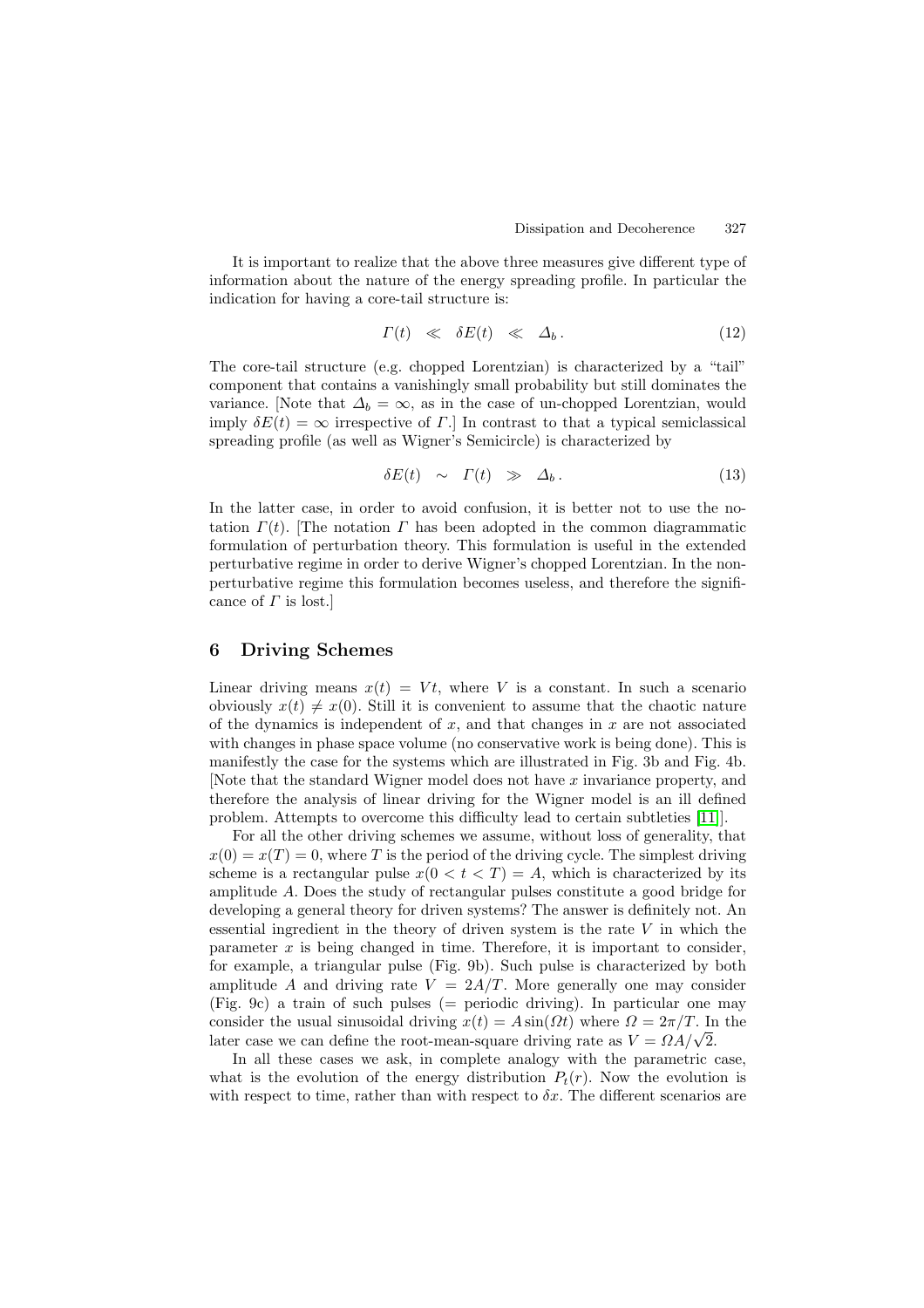<span id="page-11-0"></span>distinguished by the choice of U. We shall use the notation  $U[x_A]$  in order to denote the evolution operator that corresponds to driving scheme  $x = x<sub>A</sub>(t)$ .

The case of rectangular pulse is known in the literature as "wavepacket dy-namics" [\[33\]](#page-32-0). The particle is prepared in an eigenstate of the  $\mathcal{H}_0$  Hamiltonian, while the evolution is generated by the perturbed Hamiltonian  $\mathcal{H} = \mathcal{H}(Q, P; x = 0)$ A). We may consider more complicated schemes of pulses. For example rectangular pulse  $+A$  followed by another rectangular pulse  $-A$ . The question here is whether the second pulse can compensate the effect of the first pulse. We call such scheme "driving reversal". The evolution operator can be written as  $U = U[x(\text{rev})]U[x]$  where  $x = A$  represents the rectangular pulse, while  $x(\text{rev}) = -A$  is the reversed pulse. The case of triangular pulse can be regarded as another particular variation of driving reversal. In the latter case  $x$  represents linear driving with velocity  $V$ , and  $x$ (rev) is the reversed driving process with velocity  $-V$ .

The case of "driving reversal" should be distinguished from "time reversal" scheme. The latter notion is explained in the next section.

#### **7 Two Notions of Irreversibility**

There are two distinct notions of irreversibility in statistical and quantum mechanics. One is based on the "piston model" paradigm (PMP), while the other [\[34\]](#page-32-0) is based on the "ice cube in cup of hot water" paradigm (ICP). The recent interest [\[35,36,37,38,39,40\]](#page-33-0) in "quantum irreversibility" is motivated by its relevance to quantum computing.

In the PMP case we say that a process is reversible if it is possible to "undo" it by driving reversal. Consider a gas inside a cylinder with a piston (Fig. 1). Let us shift the piston inside. Due to the compression the gas is heated up. Can we undo the "heating" simply by shifting the piston outside, back to its original position? If the answer is yes, as in the case of strictly adiabatic process, then we say that the process is reversible.

In the ICP case we consider the melting process of an ice cube. Let us assume that after some time we reverse the velocities of all the molecules. If the external conditions are kept strictly the same, we expect the ice-cube to re-emerge out of the water. In practice the external conditions (fields) are not exactly the same, and as a result we have what looks like irreversibility.

The mathematical object that should be considered in order to study PMP is just  $P_t(r)$  for a driving scheme that involves "driving reversal". Namely, as discussed in the previous section, the evolution operator is

$$
U = U[x(\text{rev})] U[x]. \qquad (14)
$$

The mathematical object that should be considered in order to study ICP is again  $P_t(r)$ , but with driving scheme that involves "time reversal". Namely, the evolution operator is defined as

$$
U = U[x_B]^{-1} U[x_A]. \tag{15}
$$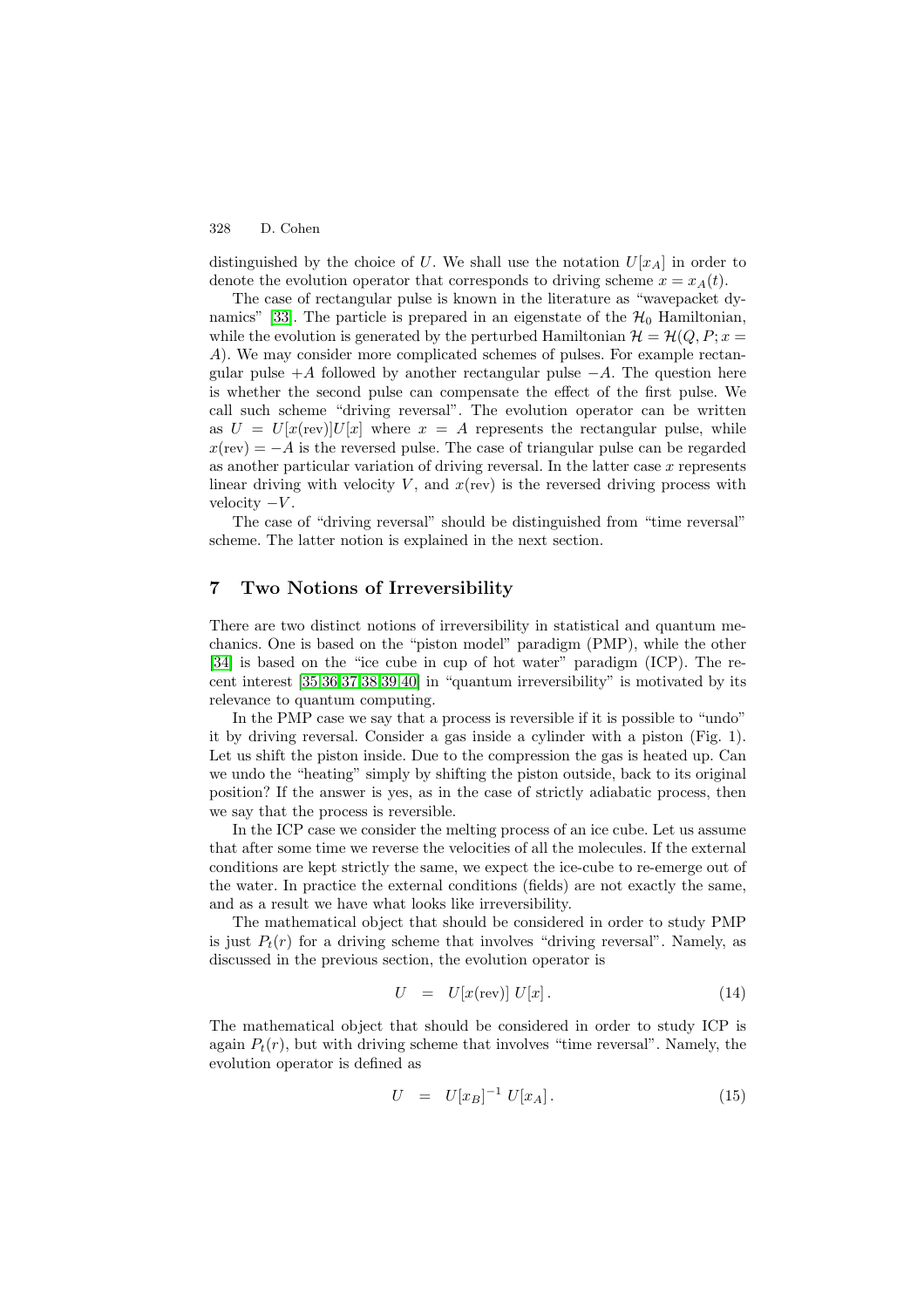<span id="page-12-0"></span>In the latter case, if the external conditions are in full control  $(x_B = x_A)$ , then we have complete reversibility  $(U = 1)$ .

It is also important to define precisely what is the measure for quantum irreversibility. This is related to the various possibilities which are available for the characterization of the distribution  $P_t(r)$ . The prevailing possibility is to take the survival probability  $\mathcal{P}(t)$  as a measure [\[34\]](#page-32-0). Another possibility is to take the energy spreading  $\delta E(t)$  as a measure. The latter definition goes well with the PMP, and it has a well defined classical limit. Irreversibility in this latter sense implies diffusion in energy space, which is the reason for having energy absorption (dissipation) in driven mesoscopic systems (see Section 9).

# **8 Wavepacket Dynamics, Survival Probability and Fidelity**

Driving schemes with rectangular pulses are the simplest for both analytical and numerical studies. It is easiest to consider the survival probability in case of a single rectangular pulse. The survival amplitude is defined as

$$
F(t) = \langle \Psi_0 | U[A] | \Psi_0 \rangle
$$
  
=  $\left| \left\langle \Psi_0 | \exp\left(-\frac{i}{\hbar} \mathcal{H} t\right) | \Psi_0 \right\rangle \right|$ . (16)

The survival probability is  $P(t) = |F(t)|^2$ , in consistency with the definition of Eq.  $(9)$ .  $F(t)$  is manifestly a Fourier transform of the LDOS, and therefore we can immediately draw a conclusion [\[30\]](#page-32-0) that the nature of the dynamics is different depending on the parametric regime to which the amplitude A belongs. If  $P(r)$  have a core-tail Lorentzian structure, then we get an exponential decay  $\mathcal{P}(t) = \exp(-\Gamma t)$ . On the other hand if  $P(r)$  has a semiclassical structure, then the decay of  $\mathcal{P}(t)$  is non-universal (system specific).

A similar picture arise in recent studies of the survival probability for "time reversal" driving scheme. Here one defines the fidelity amplitude as

$$
F(t) = \langle \Psi_0 | U[A]^{-1} U[0] | \Psi_0 \rangle. \tag{17}
$$

The fidelity, also known as Loschmidt echo, is defined as  $\mathcal{P}(t) = |F(t)|^2$ . The situation here is more complicated compared with Eq. (16) because we have two LDOS functions [\[38\]](#page-33-0): one is the  $\mathcal{H}_0$  weighted LDOS, and the other is the  $\Psi_0$ weighted LDOS. The two LDOS functions coincide only if  $\Psi_0$  is an eigenstate of  $\mathcal{H}_0$ . In the latter case the  $F(t)$  of Eq. (17) reduces (up to phase factor) to Eq. (16). It turns out that in case of Eq. (17) there is no simple Fourier Transform relation between  $F(t)$  and the LDOS functions. However, the picture "in large" is the same as in the case of Eq. (16) [\[38\]](#page-33-0). Namely, one has to distinguish between three regimes of behavior: In the standard perturbative regime  $(A < \delta x_c)$  one typically encounters a Gaussian decay [\[34\]](#page-32-0); In the Wigner regime (also called FGR regime) one typically finds Exponential decay [\[36\]](#page-33-0); And in the non-perturbative regime one observes a semiclassical perturbation-independent "Lyapunov decay" [\[35\]](#page-33-0).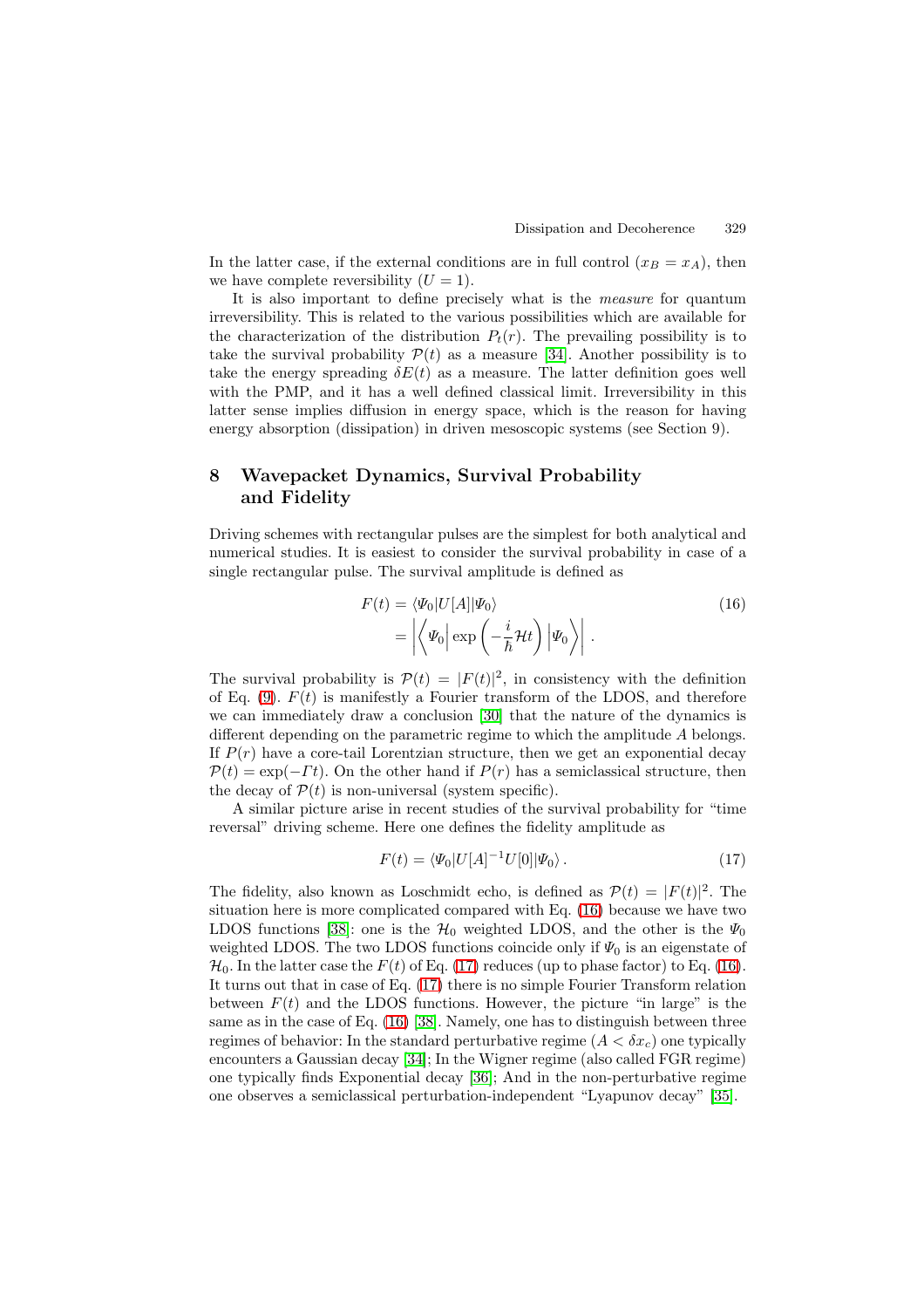#### <span id="page-13-0"></span>330 D. Cohen

The study of the survival probability, as described above, is only one limited aspect of the temporal evolution. The more general object that should be considered is  $P_t(r)$  as defined in Section 5. The major features of this time evolution are captured by the three measures that we have defined in Eq. [\(9\)](#page-9-0)-[\(11\)](#page-9-0). In Fig. 10 we display numerical simulations of wavepacket dynamics for the 2DW model. The energy spreading  $\delta E(t)$  is plotted as a function of time. The first panel is the classical simulation, which in fact coincides with the "linear response" calculation.



**Fig. 10.** Energy spreading as a function of time for the 2DW model: (a) classical; (b) quantum mechanical; (c) An effective Wigner model. The energy in these simulations is  $E \sim 3$ , and  $\delta x = 0.2123$ . The light dashed lines in (a) and (c), that have slopes 1 and 1/2 respectively, are drawn to guide the eye. In (c) different lines correspond to different values of  $\hbar$  as in (b), and additional curves ( $\hbar = 0.009, 0.005$ ) have been added. Taken from Ref. [\[14\]](#page-32-0).

The input for the LRT calculation is  $C(\tau)$ , and the result is proportional to the amplitude A. Namely,

$$
\delta E(t) = A \times \sqrt{2(C(0) - C(t))} . \tag{18}
$$

In the second panel we display the results of the quantum mechanical simulations. For smaller  $\hbar$  values the agreement with the classical LRT calculation is better. Finally, in the third panel we repeat the quantum mechanical simulations with a sign randomized Hamiltonian. This means that we take Eq. [\(3\)](#page-3-0), and we randomize the sign of the off-diagonal terms. The bandprofile, and hence  $C(\omega)$ are not affected by this procedure, which implies that the LRT calculation gives exactly the same result. But now we see that as  $\hbar$  becomes smaller the correspondence with the classical result becomes worse. Specifically: In (a) and (b)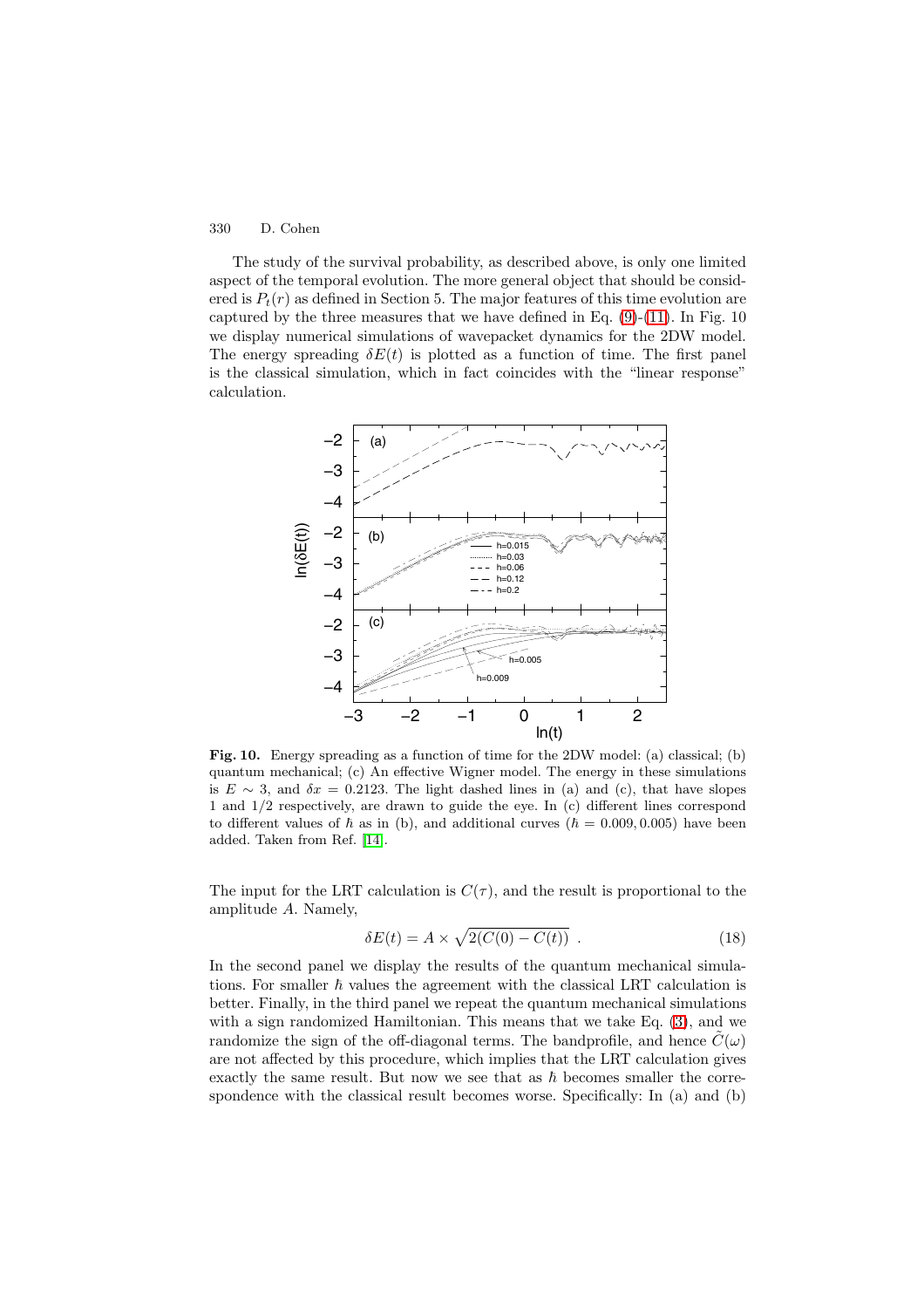<span id="page-14-0"></span>we see a crossover from ballistic spreading ( $\delta E \propto t$ ) to saturation ( $\delta E \sim$  const) as implied by Eq. [\(18\)](#page-13-0). Only one time scale ( $\tau_{cl} \sim 1$ ) is involved. In (c), in contrast to that, we see that as  $\hbar \to 0$  an intermediate stage of diffusion  $(\delta E \propto \sqrt{t})$ develops.

How can we explain the above results. Obviously we see that for small  $\hbar$  we cannot trust LRT. What in fact happens is that we have a crossover from the perturbative regime  $(A < \delta x_{\text{prt}}(\hbar))$  to the non-perturbative regime  $(A > \delta x_{\text{prt}}(\hbar))$ . In the latter case we get either semiclassical behavior, or RMT behavior. In other words, random matrix theory and the semiclassical theory lead to *different* nonperturbative limits. In the semiclassical case the crossover from LRT behavior to non-perturbative behavior cannot be detected by looking on  $\delta E(t)$ . Still the crossover can be detected by looking on  $\Gamma(t)$ . See [\[14\]](#page-32-0) for details.

#### **9 Diffusion in Energy Space and Dissipation**

In the following sections we discuss the case of either linear or periodic driving. In such case the long time behavior of the system is characterized by diffusion in energy space. Associated with this diffusion is a systematic increase of the average energy. This irreversible process of energy absorption is known as "dissipation".

There is a satisfactory classical theory for dissipation [\[41\]](#page-33-0). Some of the mathematical details are subtle, but the overall physical picture is quite simple. Without loss of generality the main idea can be explained by referring to the billiard example of Fig. 1a. The particle executes chaotic motion, and we may say that each collision has roughly equal probability to be with either the inward-going or with the outward-going wall. As a result the particle either gain or loose kinetic energy. Thus, the dynamics in energy space is like random walk, and it can be described by a diffusion equation. Thus we see that due to the chaos we have stochastic-like energy spreading.

This classical diffusion process is irreversible in the PMP sense. Let us assume that we start with a microcanonical distribution that has definite energy. If, after some time, we reverse the velocity of the walls, then obviously we do not get back the initial microcanonical distribution.

The effect of dissipation is related to the irreversible stochastic-like diffusion in energy space. If the diffusion rate were the same irrespective of the energy, then obviously the average energy would be constant. But this is not the case. The diffusion is stronger as we go up in energy, and as a result the diffusion process is biased. Thus the average energy systematically grows with time, and one can derive a general diffusion dissipation relation [\[44\]](#page-33-0):

$$
\frac{d}{dt}\langle \mathcal{H} \rangle = -\int_0^\infty dE \ g(E) \ D_{\rm E} \ \frac{\partial}{\partial E} \left( \frac{\rho(E)}{g(E)} \right) , \tag{19}
$$

where  $g(E)$  is the density of states, and  $\rho(E)$  is the probability distribution (e.g. microcanonical, canonical or Fermi occupation). The diffusion picture is generally valid in the classical case, and it is typically valid also in the quantum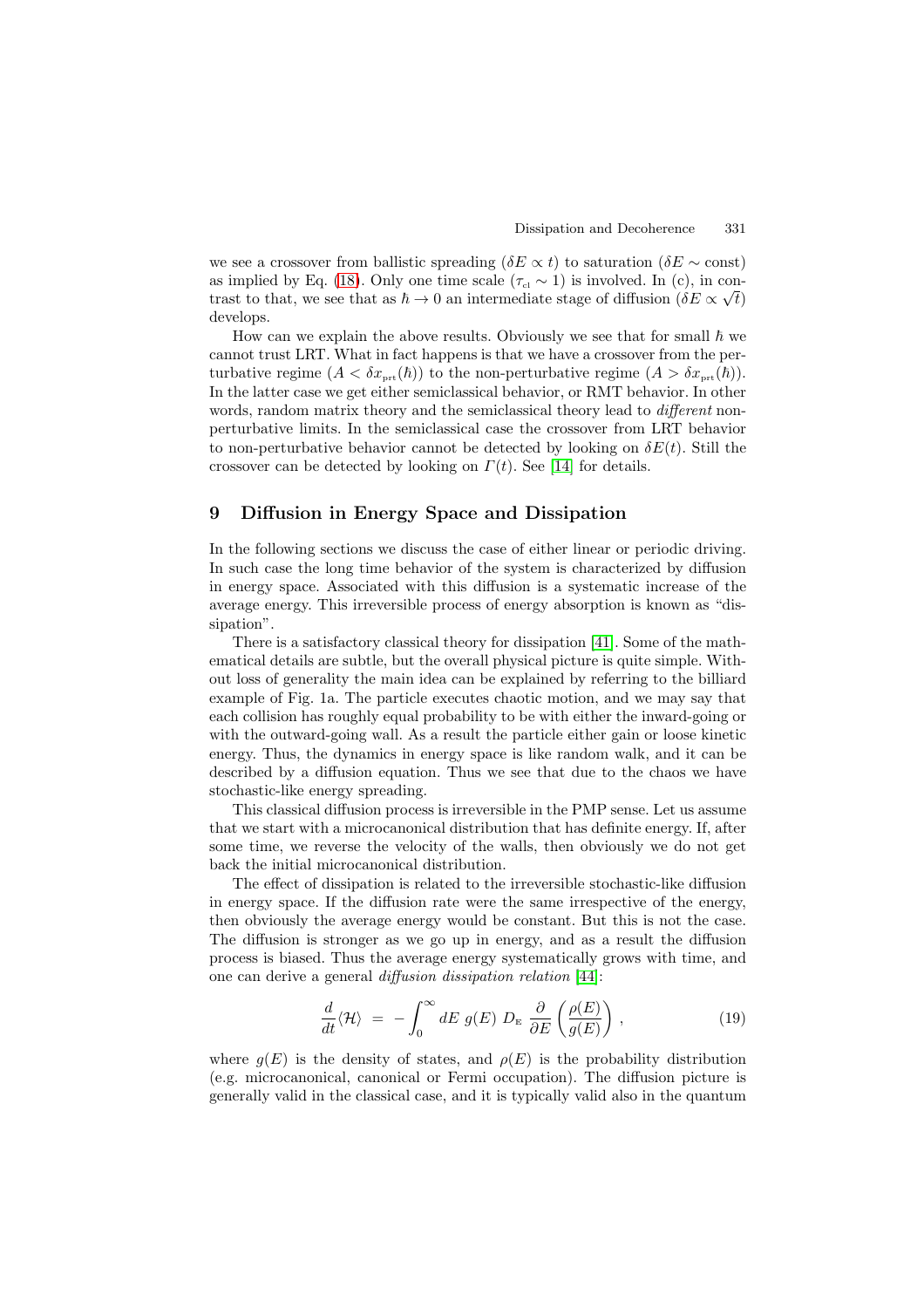mechanical case. [The issue of dynamical localization due to strictly periodic driving [\[6\]](#page-32-0) is important for driven 1D system, but not so important in the case of driven chaotic systems [\[11\]](#page-32-0).]

There is a simple linear response (Kubo) expression, that relates the diffusion coefficient to the power spectrum  $\tilde{C}(\omega)$  of the fluctuations:

$$
D_{\mathcal{E}} = \frac{1}{2}\tilde{C}(\Omega) \times V^2.
$$
 (20)

The diffusion law for short times is  $\delta E(t) = \sqrt{2D_{\rm E}t}$ . This expression is completely analogous to Eq. [\(18\)](#page-13-0). In both cases the spreading is proportional to the amplitude A. [Recall that for periodic driving we define  $V = \Omega A/\sqrt{2}$ . In the special case of linear driving the spreading is proportional to  $V$ . Moreover, as in the case of wavepacket dynamics, the LRT result is the *same* classically and quantum-mechanically. But again, as in the case of the wavepacket dynamics, the validity regime of LRT in the quantum mechanical case is much smaller (see Section.11).

If we combine the above Kubo expression with the diffusion-dissipation relation we get

$$
\frac{d}{dt}\langle \mathcal{H} \rangle = \mu(\Omega) \times V^2, \qquad (21)
$$

where  $\mu$  is related to the power spectrum of the fluctuations. Thus we get a fluctuations-dissipation relation [\[44\]](#page-33-0). The standard "thermal" fluctuation-dissipation relation  $\mu(0) = C(0)/(2k_BT)$  is obtained from Eq. [\(19\)](#page-14-0) in case of canonical  $\rho(E)$ .

Standard textbook formulations [\[44\]](#page-33-0) takes linear response theory together with thermal statistical assumptions as a package deal. Our presentation provides a more powerful picture. On the one hand we can discuss non-equilibrium situation using LRT combined with an appropriate version of the diffusion-dissipation relation. On the other hand, we may consider situation where LRT does not apply. In such case we may get some (non-perturbative) result for the diffusion, and later use the diffusion-dissipation relation in order to calculate the dissipation rate.

#### **10 Beyond Kinetic Theory**

The coefficient  $\mu$  in Eq. (21) is called the "dissipation coefficient". In the case where  $x$  is the displacement of a wall element, it is also known as "friction coefficient", and in the case where  $x$  is a magnetic flux it can be called "conductance".

Having dissipation rate proportional to  $V^2$  is known as "ohmic" behavior. In case of "friction" it is just equivalent to saying that there is a friction force proportional to the velocity  $V$ , against which the wall is doing mechanical work. This mechanical work is "dissipated" and the gas is "heated up" in a rate proportional to  $V^2$ .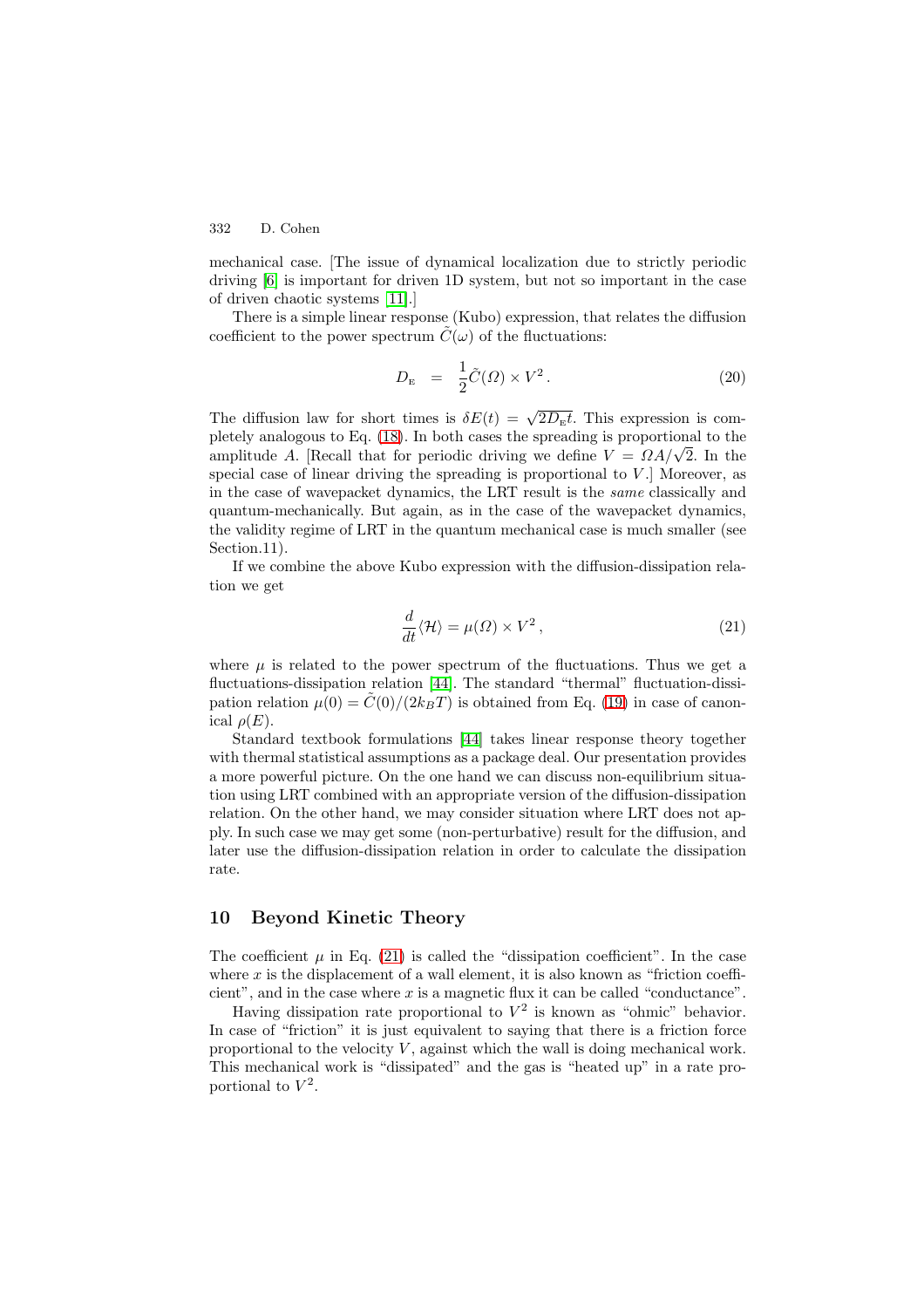In case of "conductance" we may say that there is a drift current proportional to the voltage  $V$ . This is in fact "Ohm law". The dissipated energy can either be accumulated by the electrons (as kinetic energy), or it may be eventually transferred to the lattice vibrations (phonons). In the latter case we say that the ring is "heated up". The rate of the heating goes like  $V^2$  which is in fact "Joule law".

The traditional approach to calculate  $\mu$  is to use a kinetic picture (Boltzmann) which is based on statistical assumptions. This leads in case of friction to the "wall formula" [\[18,19\]](#page-32-0):

$$
\mu(\Omega) = \frac{N}{V_{\text{box}}} m v_{\text{E}} A_{\text{walls}} \tag{22}
$$

where N is the number of gas particles (let us say  $N = 1$ ), and  $v_{\rm E} = \sqrt{2E/m}$ . We also use the notations  $V_{\text{box}}$  for the volume of the box, and  $A_{\text{walls}}$  for the effective area of the moving walls. In the latter we absorb some geometric factors [\[12\]](#page-32-0). Application of the traditional kinetic (Boltzmann) approach in case of conductance leads to "Drude formula":

$$
\mu(\Omega) \sim \frac{N}{\mathsf{A}_{\text{dot}}}\left(\frac{e^2}{m}\tau_{\text{col}}\right)\frac{1}{1+(\tau_{\text{col}}\Omega)^2} \,,\tag{23}
$$

where  $A_{\text{dot}}$  is the area of the "quantum dot", and  $\tau_{\text{col}}$  is the average time between collisions with the walls.

Using Linear response theory (Kubo formula), as described in the previous section, we can go beyond the over-simplified picture of kinetic theory. That means to go beyond Boltzmann picture. Below we explain under what assumptions we get the "traditional" kinetic expressions, and what in fact can go wrong with these assumptions.

The interest in friction calculation has started in studies of "one body dissipation" in nuclear physics [\[18,19\]](#page-32-0). The "wall formula" assumes that the collisions are totally uncorrelated. In such case the power spectrum  $C(\omega)$  of  $\mathcal{F}(t)$  is like that of white noise (namely "flat"). By inspection of Fig. 7 we can see that this assumption is apparently reasonable in the limit of very strong chaos. But it is definitely a bad approximation in case of weak chaos. The dynamics of chaotic system is typically characterized by some dominant frequencies. Therefore we have relatively strong response whenever the driving frequency matches a "natural" frequency of the system. This can be regarded as a classical (broad) resonance. By inspection of Fig. 7 we see that a particular feature is having such resonance around  $\omega = 0$ . This type of resonance, due to bouncing behavior, can be regarded as a "classical diabatic effect" [\[46\]](#page-33-0).

Even if the chaos is very strong, the "white noise" assumption is not necessarily correct: In [\[47,45\]](#page-33-0) we explain that for special class of deformations (including translations, rotations and dilations) the low frequency response is suppressed, irrespective of the chaoticity. This is illustrated numerically in Fig. 11.

In case of Drude formula the fluctuating  $\mathcal{F}(t)$  has the meaning of "electric current", and therefore the power spectrum  $C(\omega)$  is the Fourier transform of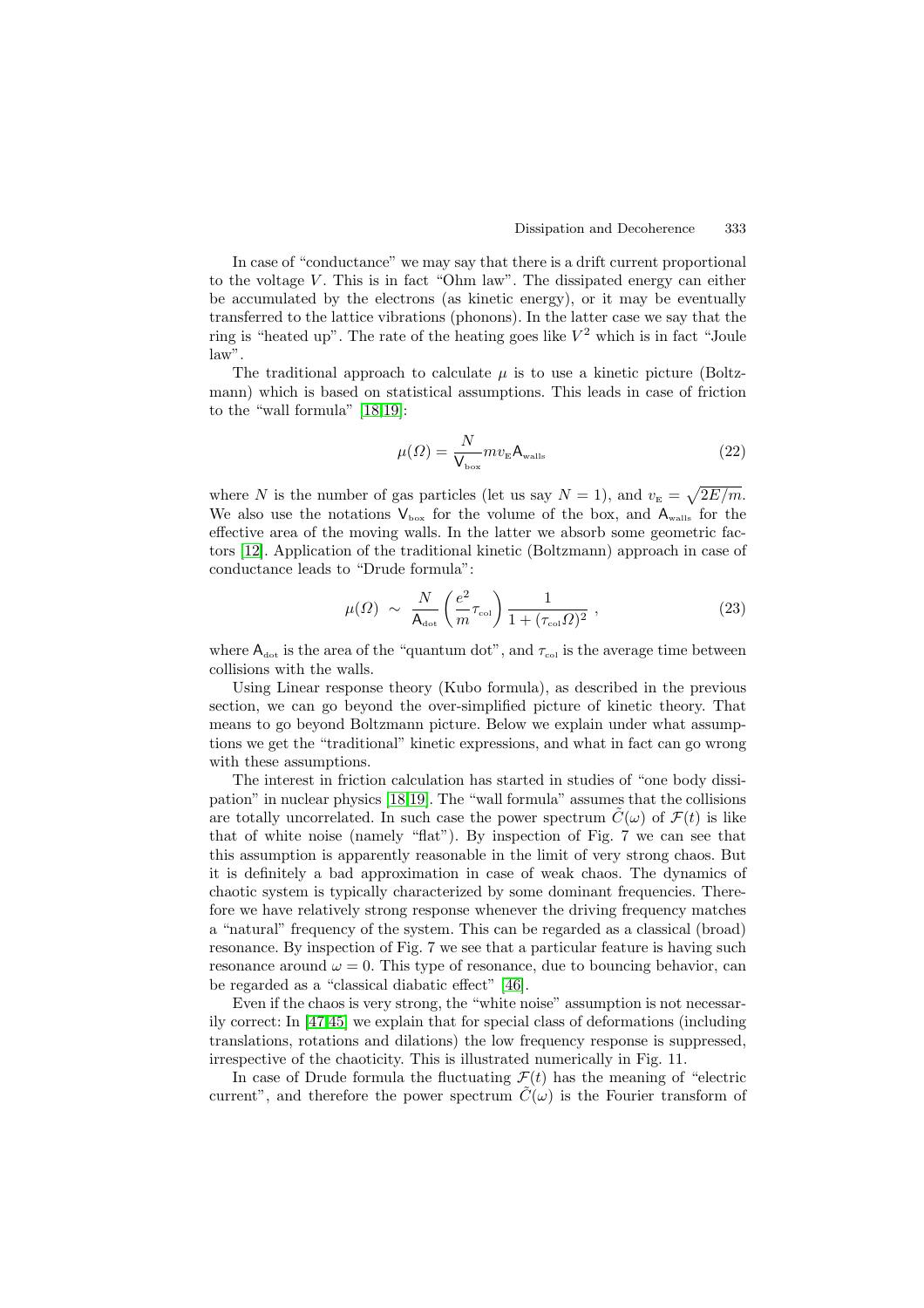

**Fig. 11.** The dependence of the friction coefficient on the driving frequency, using LRT. "GN" stands for generic deformation of a stadium shaped billiard, while "DI" stands for special deformation (dilation). [In the latter case the friction coefficient vanishes in the low frequency limit.] In both cases the agreement between the classical (solid line) and the quantum-mechanical (dashed line) calculation is remarkable. Taken from Ref. [\[47\]](#page-33-0).

the current-current (or one may say velocity-velocity) correlation function. Assuming that the velocity-velocity correlation function decays exponentially in time, one obtains the Drude result. A careful analysis of this assumption, and its relation to the "white noise approximation" of the "wall formula", can be found in Section 6 of [\[45\]](#page-33-0). Fig. 12 displays a numerical example. We clearly see non-universal deviations from the Drude expression, which reflect the specific geometry of the "quantum dot".

#### **11 Non-perturbative Response**

In the classical case, assuming idealized system, the crossover to stochastic energy spreading involves only one time scale, which is  $\tau_{cl}$ . Gaussian-like spreading profile is obtained only for time t much larger than  $\tau_{\rm cl}$ . For short times we can use linear analysis in order to calculate the spreading profile. However, this anal-ysis has a breaktime [\[12\]](#page-32-0) that we call  $t_{\text{frc}}(V)$ , where V is the rate in which x is being changed. For long times  $(t \gg \tau_{\text{cl}})$  we can use stochastic picture. Classical  $LRT$  calculation of the diffusion is valid only if the crossover to stochastic behavior is captured by the short time analysis. This leads to the classical slowness condition  $\tau_{\rm cl} \ll t_{\rm frc}(V)$  which we assume from now on. See specific examples in Sections 13 and 14.

In the quantum mechanical case we follow a similar reasoning. The linear analysis is carried out using perturbation theory. We have presented [\[12\]](#page-32-0) a careful analysis to determine the breaktime  $t_{\text{prt}}(V; \hbar)$  of this analysis. It turns out that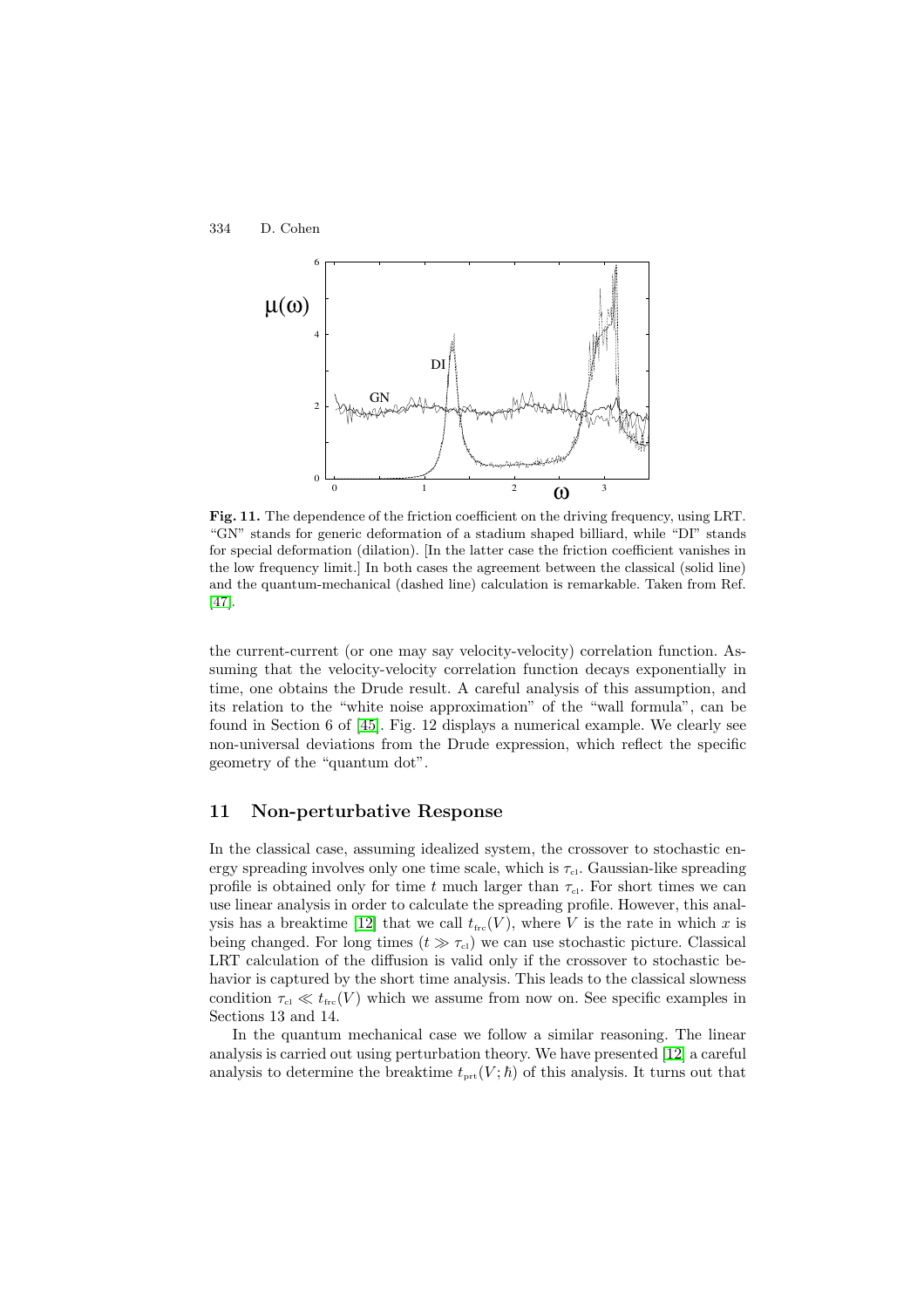<span id="page-18-0"></span>

**Fig. 12.** The dependence of the mesoscopic conductance on the driving frequency. The calculation is done for a Sinai billiard shaped quantum dot, using LRT. The result can be regarded as a mesoscopic version of Drude formula. The specific geometry of the system is reflected in the structure of the response curve. The inset is log-log plot. Taken from Ref. [\[45\]](#page-33-0).

this breaktime is not related to the mean level spacing  $\Delta$ , but rather to the much larger energy scale  $\Delta_b$ .

In complete analogy with the classical analysis, it turns out that the validity of LRT in the quantum domain is restricted by the condition  $\tau_{\rm cl} \ll t_{\rm prt}(V; \hbar)$ . If this inequality is not satisfied, then we say that we are in a non-perturbative regime. It is important to realize that the  $\hbar \to 0$  limit is a non-perturbative limit. This means that the semiclassical regime is contained within the nonperturbative regime.

In the simple examples that are discussed in Sections 13 and 14, the nonperturbative regime is in fact a semiclassical regime. This coincidence does not hold in general  $[9,10,12]$ . In case of RMT models, obviously we do not have a semiclassical limit. In such models the non-perturbative response deviates significantly from Kubo formula (Fig. 13). The interest in such models can be physically motivated by considering transport in quantized disordered systems. Whether similar deviations from Kubo formula can be found in case of quantized chaotic systems is still an open question [\[11\]](#page-32-0). In any case, it is important to remember that the rate of dissipation is just one aspect of the energy spreading process. Even if Kubo formula does not fail (thanks to quantum-classical correspondence), still there are other features of the dynamics that are affected by the crossover from the perturbative to the non-perturbative regime. For example: in Sec.19 we are going to show that different results are obtained for the dephasing time, depending whether the process is perturbative or non-perturbative.

We can express the condition for being in the non-perturbative regime as [\[12\]](#page-32-0)

$$
V \quad \gg \quad \frac{\delta x_{\rm prt}}{\tau_{cl}} \,. \tag{24}
$$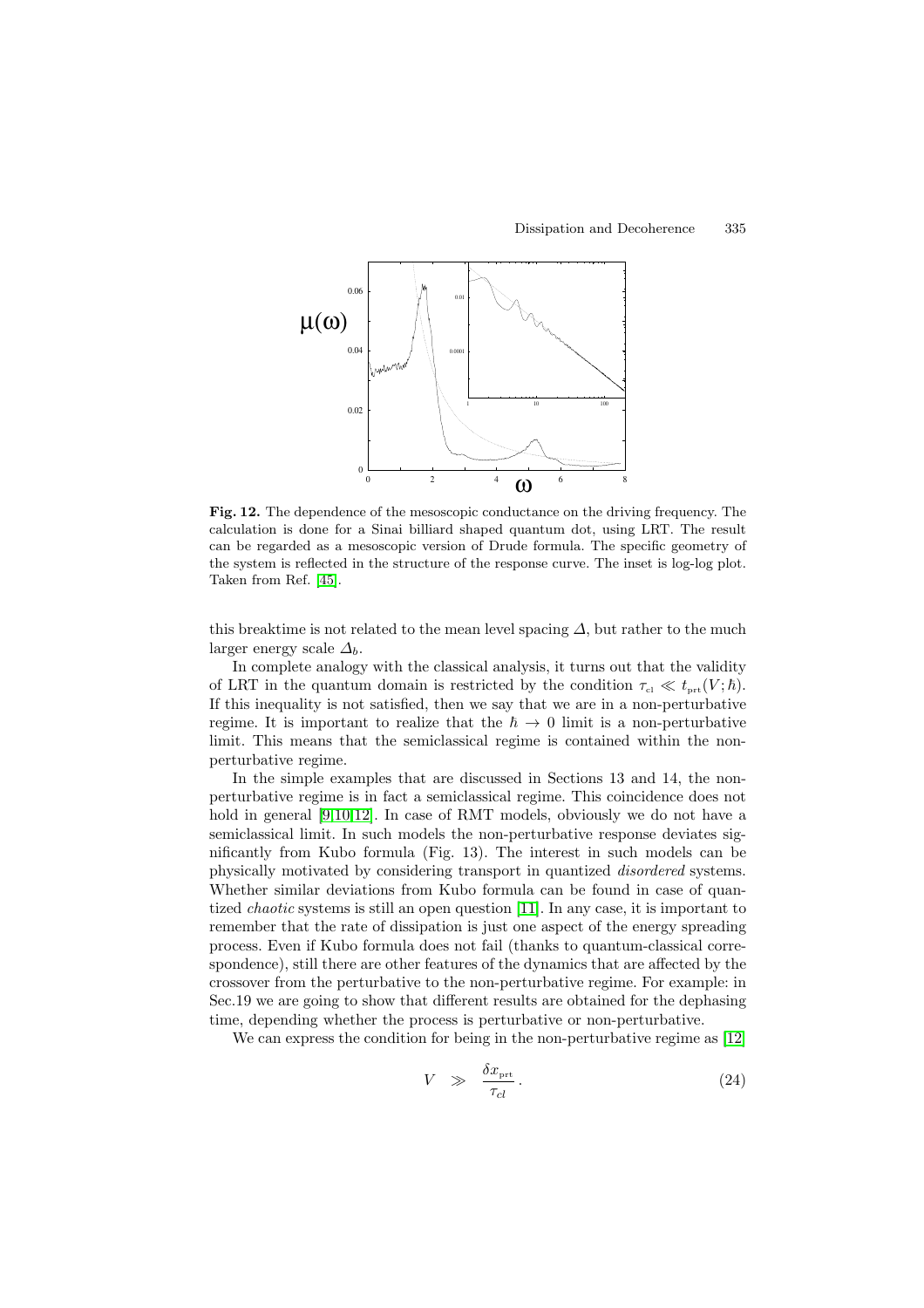

**Fig. 13.** The response of a quantum mechanical system is displayed as a function of A and  $\Omega$ . The simulations are done for Wigner model with periodic driving. The units are chosen such that  $\Delta = 0.5$  and  $\hbar = 1$  and  $\sigma = 1$ . **Upper panel:** Plots of  $D_{\rm E}/A^2$ versus  $\Omega/\omega_{\rm cl}$  for few values of A. For small  $\omega$  the plots coincide as expected from LRT. As A becomes larger the deviations from LRT scaling become more pronounced, and we get response also for  $\Omega > \omega_{\rm cl}$ . **Lower panel:** Plots of  $D_{\rm E}/D_0$  versus  $A/\sqrt{b}$  for few values of  $\Omega/\omega_{\rm cl}$ . LRT implies  $D_{\rm E}/D_0 = 1$  for  $\Omega/\omega_{\rm cl} < 1$  and  $D_{\rm E}/D_0 = 0$  for  $\Omega/\omega_{\rm cl} > 1$ . The purpose of the horizontal scaling is to demonstrate that  $A_{\text{prt}}$  rather than  $A_c$  is responsible for the deviation from this LRT expectation. Taken from Ref. [\[11\]](#page-32-0).

The expression in the right hand side scales like  $\hbar$ , which reflects that this condition is related to  $\Delta_b$  and not to  $\Delta$ . In the next section we discuss the definition of the adiabatic regime (very small  $V$ ) whose existence is related to having finite  $\Delta$ . A schematic illustration of the three regimes (adiabatic, LRT, non-perturbative) is presented in Fig. 14. Some further reasoning [\[11\]](#page-32-0) allows to define the non perturbative regime in case of periodic driving. Its location in  $(A, \Omega)$  space is also illustrated in Fig. 14. Note that for periodic driving we define  $V = \Omega A/\sqrt{2}$ . The two  $V =$  const curves in the  $(\Omega, A)$  diagram represent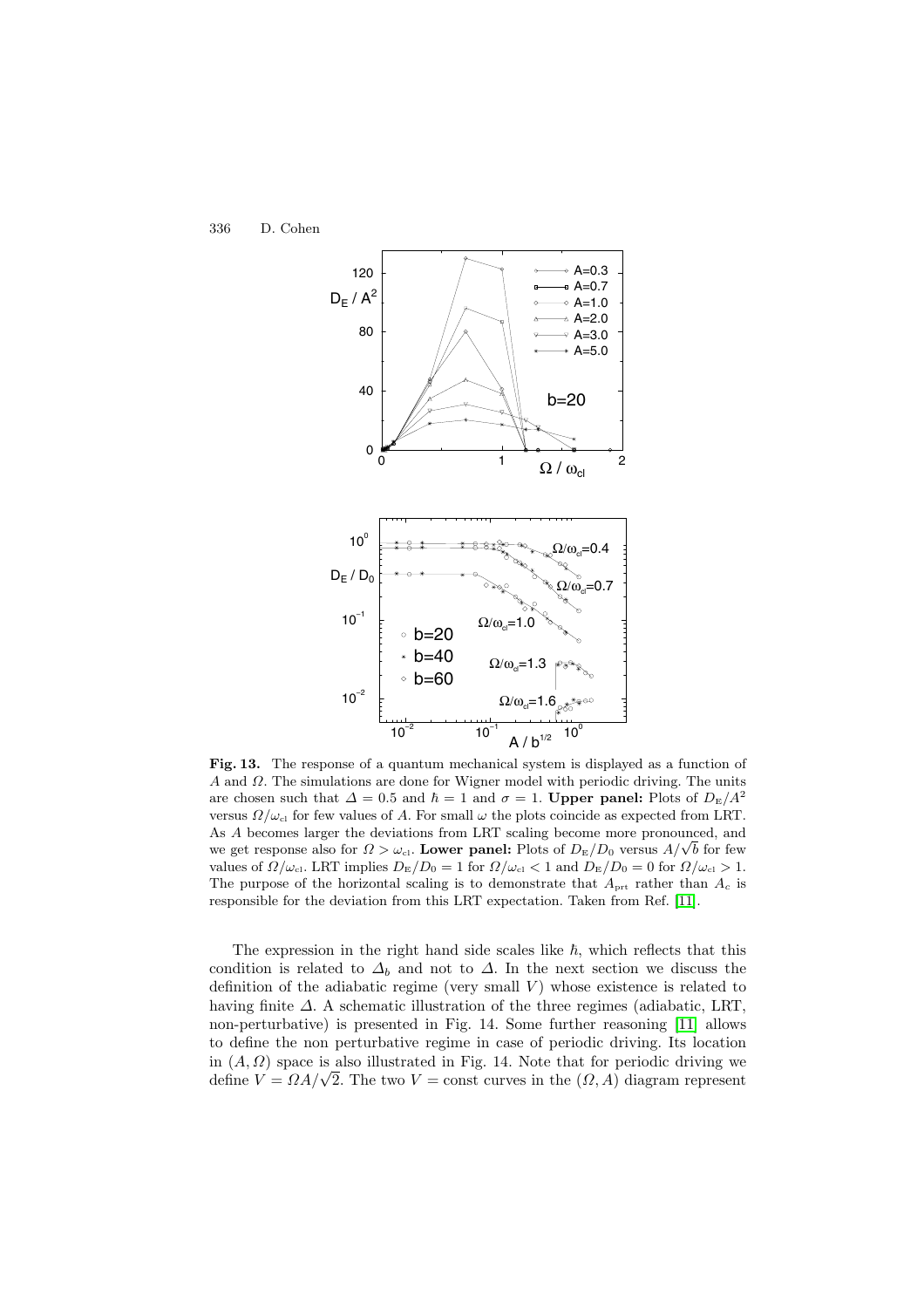

**Fig. 14.** Upper diagram: The various V regimes in the theory of driven systems for linear driving  $x(t) = Vt$ . Lower diagram: The various  $(\Omega, A)$  regimes for periodic driving  $x(t) = A \sin(\Omega t)$ . We use the notations  $\omega_{cl} = 2\pi/\tau_{cl}$  and  $A_c = \delta x_c$  and  $A_{\text{prt}} =$  $\delta x$ <sub>prt</sub>.

the same conditions as in the case of linear driving. Other details of this diagram are discussed in the next section, and in [\[11\]](#page-32-0).

#### **12 Adiabatic Response and QM Resonances**

Let us assume that we are in the perturbative regime (which means that the non-perturbative regime of the previous section is excluded). We ask the following question: can we use the classical Kubo result as an approximation for the quantum mechanical result? The answer is "yes" with the following restrictions: (i) The amplitude of the driving should be large enough; (ii) The frequency of the driving should be large enough. The two conditions are further discussed below. If they are satisfied we can trust the classical result. This follows from the remarkable quantal-classical correspondence which is expressed by Eq. [\(4\)](#page-6-0). We have an illustration of this remarkable correspondence in Figs. 7 and 11.

Large enough amplitude means  $A \gg \delta x_c$ . One may say that large-amplitude driving leads to effective "broadening" of the discrete levels, and hence one can treat them as if they form a continuum. This is essential in order to justify the use of Fermi golden rule (FGR) for a small isolated system [\[11\]](#page-32-0). Kubo formula can be regarded as a consequence of FGR. If the driving amplitude is not large enough to "mix" levels, we cannot use FGR, but we can still use first order perturbation theory as a starting point. Then we find out, as in atomic physics applications, that the response of the system is vanishingly small unless the driving frequency  $\omega$  matches energy level spacing. This is called "QM resonance". The strips of QM resonances are illustrated in the schematic diagram of Fig. 14. It is important to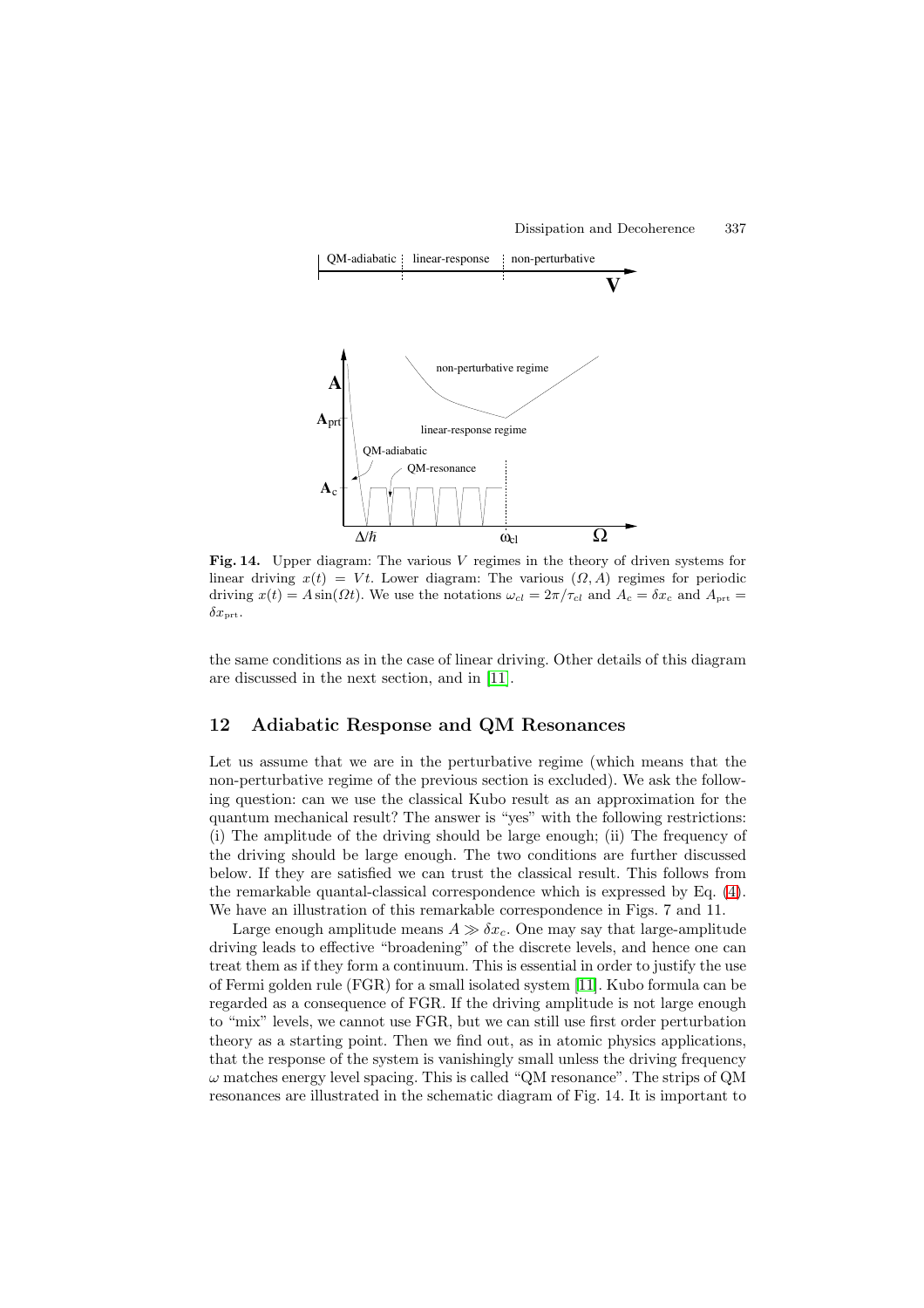<span id="page-21-0"></span>338 D. Cohen

realize that higher order of perturbation theory, and possibly non-perturbative corrections, are essential in order to calculated the non-linear response in this regime [\[4\]](#page-31-0). Still, first order perturbation theory is a valid starting point, and therefore we do not regard this (non-linear) regime as "non-perturbative".

Large enough frequency means  $\omega \gg \Delta/\hbar$ . The remarkable quantal-classical correspondence which is expressed by Eq. [\(4\)](#page-6-0) is valid only on energy scales that are large compared with  $\Delta$ . If this condition is not satisfied, we have to take into account the level spacing statistics [\[48,49\]](#page-33-0). This means that we can have significant difference between the quantal LRT calculation, and the classical LRT calculation.

However, this is not the whole story. If  $V$  is small enough, first order perturbation theory implies "QM adiabaticity". The condition for QM adiabaticity is  $V \ll \delta x_c/t_H$  where  $t_H = 2\pi \hbar/\Delta$  is the Heisenberg time. A useful way of writing the QM adiabaticity conditions is:

$$
V \ll \frac{1}{b^{3/2}} \left( \frac{\delta x_{\text{prt}}}{\tau_{cl}} \right). \tag{25}
$$

In the adiabatic regime, first order perturbation theory implies zero probability to make a transition to other levels. Therefore, to the extend that we can trust the adiabatic approximation, all the probability remains concentrated in the initial level. Thus, in this regime, as in the case of small amplitudes, it is essential to use higher orders of perturbation theory, and non-perturbative corrections (Landau-Zener [\[4\]](#page-31-0)). Still we emphasize that first order perturbation theory is in fact a valid starting point, and therefore we do not regard this (non-linear) regime as "non-perturbative".

#### **13 Driving by Electro-motive Force**

Consider a charged particle moving inside a chaotic ring. Let x represent a magnetic flux via the ring. If we change x in time, then by Faraday law  $V = \dot{x}$ is the electro-motive force (measured in Volts). The fluctuating quantity  $\mathcal{F}(t)$ has the meaning of electric current. The variance of the fluctuations is  $C(0)$  =  $(ev_{\rm E}/L)^2$ , where  $v_{\rm E} = \sqrt{2E/m}$ , and L is the length of the ring. The correlation time of these fluctuations is the ballistic time  $\tau_{cl} = \tau_{col} = L_{col}/v_{E}$ .

Having characterized the fluctuations, we can determine the bandwidth  $\Delta_b =$  $\hbar/\tau_{\text{col}}$ . A straightforward calculation leads to the result:

$$
b = \left[\frac{L}{L_{\rm col}}\right] \times \left(\frac{L_{\perp}}{\lambda_{\rm E}}\right)^{d-1},\tag{26}
$$

where  $\lambda_{\rm E} = 2\pi\hbar/(mv_{\rm E})$  is the De-Broglie wavelength, and  $L_{\perp}$  is the width of the ring. Using Eq. [\(7\)](#page-6-0) we can determine the non-perturbative parametric scale:

$$
\delta x_{\text{prt}} = \left[\frac{L}{L_{\text{col}}}\right] \times \frac{\hbar}{e},\tag{27}
$$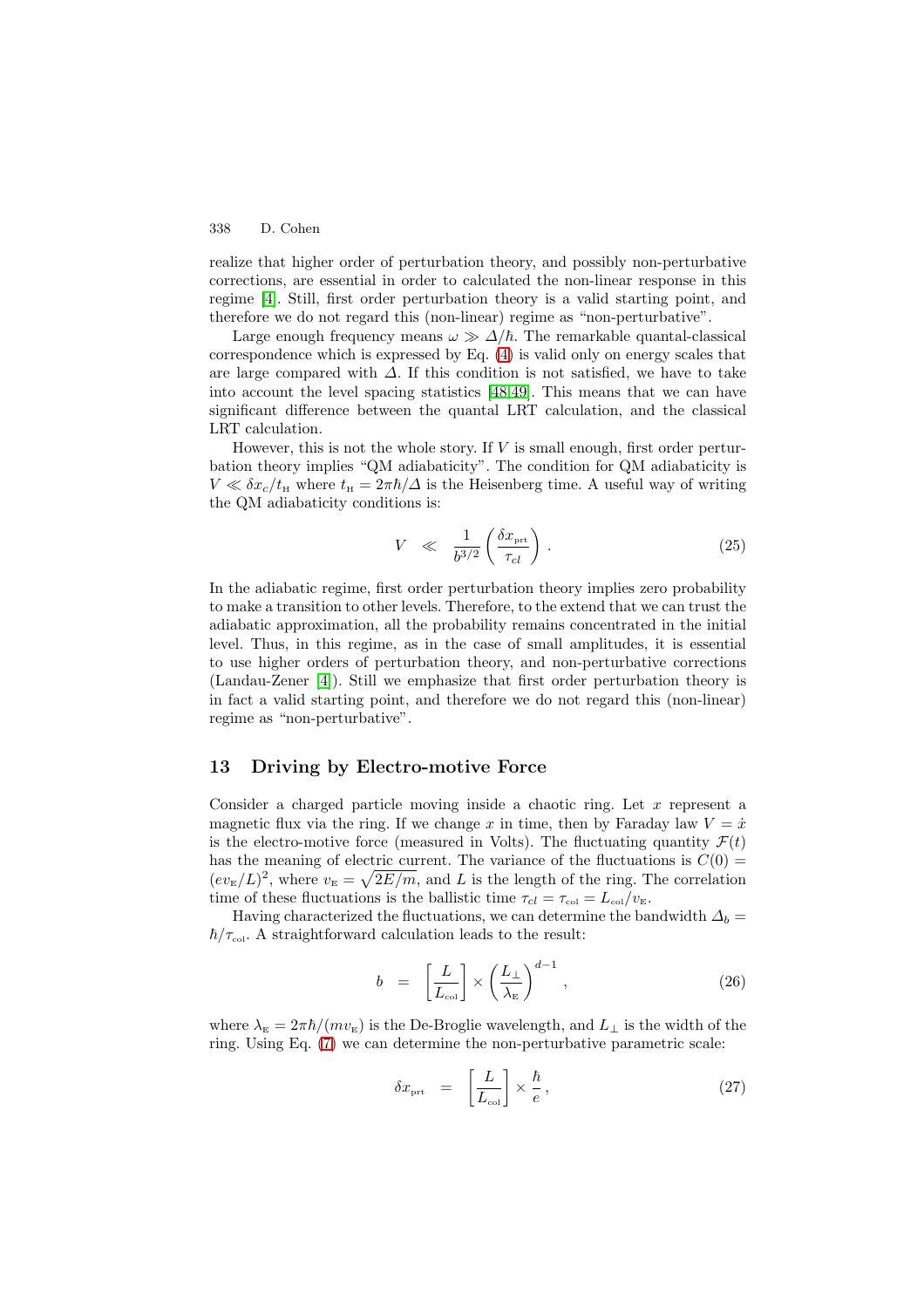which up to a geometric factor equals the quantal flux unit. Note that in order to mix levels a relatively small change in the flux is needed, as implied by comparing Eq. [\(6\)](#page-6-0) with Eq. [\(7\)](#page-6-0).

We turn now to the analysis of the spreading in the time dependent case, say for linear driving. The classical "slowness" condition which has been mentioned in section 11 is simply  $eV \ll E$  where E is the kinetic energy of the charged particle. Upon quantization we should distinguish the non-perturbative regime using Eq. [\(24\)](#page-18-0), leading to

$$
eV \quad \gg \quad \left[\frac{L}{L_{\text{col}}}\right] \frac{\hbar}{\tau_{\text{col}}} \,. \tag{28}
$$

Disregarding the geometric prefactor, the quantity in the right hand side is the so called Thouless energy. We also should distinguish the QM adiabatic regime using Eq. [\(25\)](#page-21-0), leading to

$$
eV \ll \left(\frac{\lambda_{\rm E}}{L}\right)^{3/2} \frac{\hbar}{\tau_{\rm col}},\tag{29}
$$

where we have assumed for simplicity a simple 2D quantum dot geometry as in Fig. 4a.

#### **14 Driving by Moving Walls**

There is an ongoing interest [\[15,16\]](#page-32-0) in the problem of 1D box with moving wall (also known as the infinite well problem with moving wall). If the wall is moving with constant velocity, then it is possible to transform the Schrödinger equation into a time-independent equation, and to look for the stationary states.

We are interested in the dynamics, and therefore we would like to go beyond this limited scope of study. Before we discuss the general case, it is useful to point out the  $d > 1$  generalization of the above picture. We can easily show that for any "special deformation" which is executed in either constant "velocity" or "acceleration", we can transform the Schrödinger equation into a time-dependent equation. By "special deformation" we mean either translation or rotation or dilation, or any linear combination of these. The statement is manifestly trivial for translations and rotations (it is like going to a different reference frame), but it is also true for dilations. The 1D box with moving wall is just a special case of dilation.

It is important to realize that in case of generic deformation of chaotic box, we cannot "eliminate" the time dependence. Thus it is not possible to reduce the study of "dynamics" to a search for "stationary solutions".

The determination of  $\Delta_b$  for this system is quite obvious but subtle [\[31\]](#page-32-0). As one can expect naively the result is  $\Delta_b = 2\pi\hbar/\tau_{col}$ , where  $\tau_{col}$  is the mean time between collisions with the moving walls. The subtlety here is that we cannot interpret  $\Delta_b$  as "bandwidth". Formally the correlation time of  $\mathcal{F}(t)$  is  $\tau_{cl} = \infty$ which implies infinite bandwidth. Still, some non-trivial reasoning [\[30,31\]](#page-32-0) leads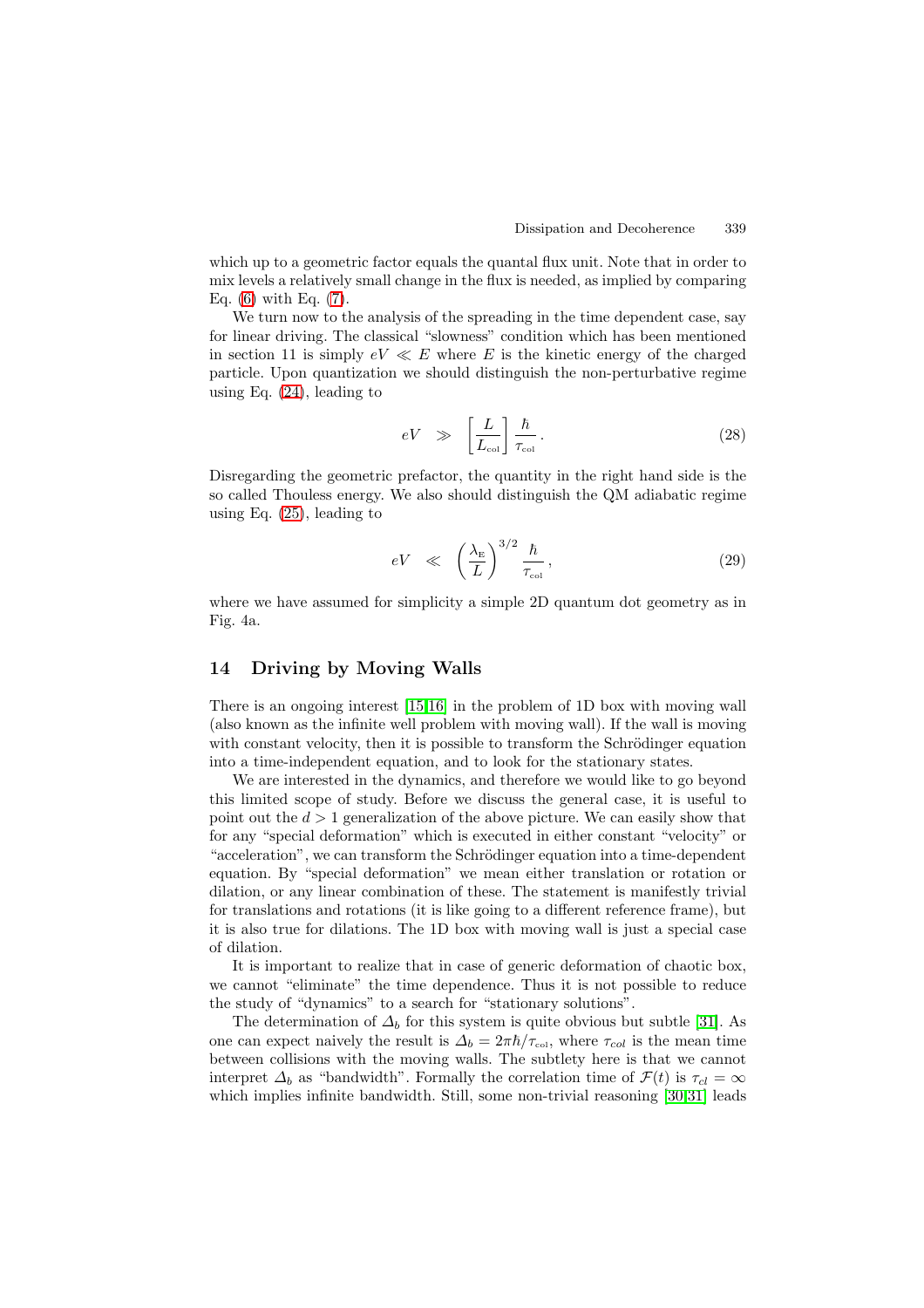to the conclusion that the naive result (rather than the "formal" one) is in fact effectively correct. A straightforward calculation leads to the result:

$$
b = \frac{\mathsf{V}_{\text{box}}}{L_{\text{col}} \lambda_{\text{E}}^{d-1}} = \frac{\mathsf{A}_{\text{walls}}}{\lambda_{\text{E}}^{d-1}}, \tag{30}
$$

where  $\lambda_{\rm E} = 2\pi\hbar/(mv_{\rm E})$  is the De-Broglie wavelength, and  $V_{\rm box}$  is the volume of the box, and  $L_{\text{col}}$  is the mean free path between collisions. As for the effective value of  $\delta x_{\text{net}}$ , again the details are subtle, but the naive guess turns out to be correct. With the proper (natural) choice of units for the displacement parameter x, the result is simply  $\delta x_{\text{ort}} = \lambda_{\text{E}}$ .

The way to analyze the dynamics for box with moving walls is outlined in [\[62\]](#page-33-0). The classical LRT domain is  $V \ll v_{\rm E}$ , where  $v_{\rm E} = \sqrt{2E/m}$ . Upon quantization we should distinguish the non-perturbative regime using Eq. [\(24\)](#page-18-0), leading to

$$
V \quad \gg \quad \frac{\hbar}{m L_{\text{col}}} \,. \tag{31}
$$

In the non-perturbative regime the dynamics has a semiclassical nature, and the energy spreading process has a resonant random-walk nature. This should be contrasted with the behavior in the perturbative non-adiabatic regime, where Fermi-golden-rule (FGR) picture applies.

We also should distinguish the QM adiabatic regime using Eq. [\(25\)](#page-21-0), leading to

$$
V \ll \left(\frac{\lambda_{\rm E}^{d-1}}{\mathsf{A}_{\rm walls}}\right)^{3/2} \frac{\hbar}{m L_{\rm col}}\,. \tag{32}
$$

In the QM adiabatic regime the spreading is dominated by transitions between near-neighbor levels: This is the so called Landau-Zener spreading mechanism [\[4\]](#page-31-0). See also Section 20 of [\[12\]](#page-32-0), and the numerically related work in [\[50\]](#page-33-0).

### **15 Brownian Motion**

Brownian motion is a paradigm for the general problem of system that interacts with its environment. (See Fig. 15 and general discussion in the next section). One can imagine, in principle, a "zoo" of models that describe the interaction of a Brownian particle with its environment. However, following Caldeira and Leggett [\[55\]](#page-33-0), the guiding philosophy is to consider "ohmic models" that give Brownian motion that is described by the standard Langevin equation in the classical limit. Four families of models are of particular interest:

- Interaction with chaos.
- Interaction with many-body bath.
- Interaction with harmonic bath.
- Interaction with random-matrix bath.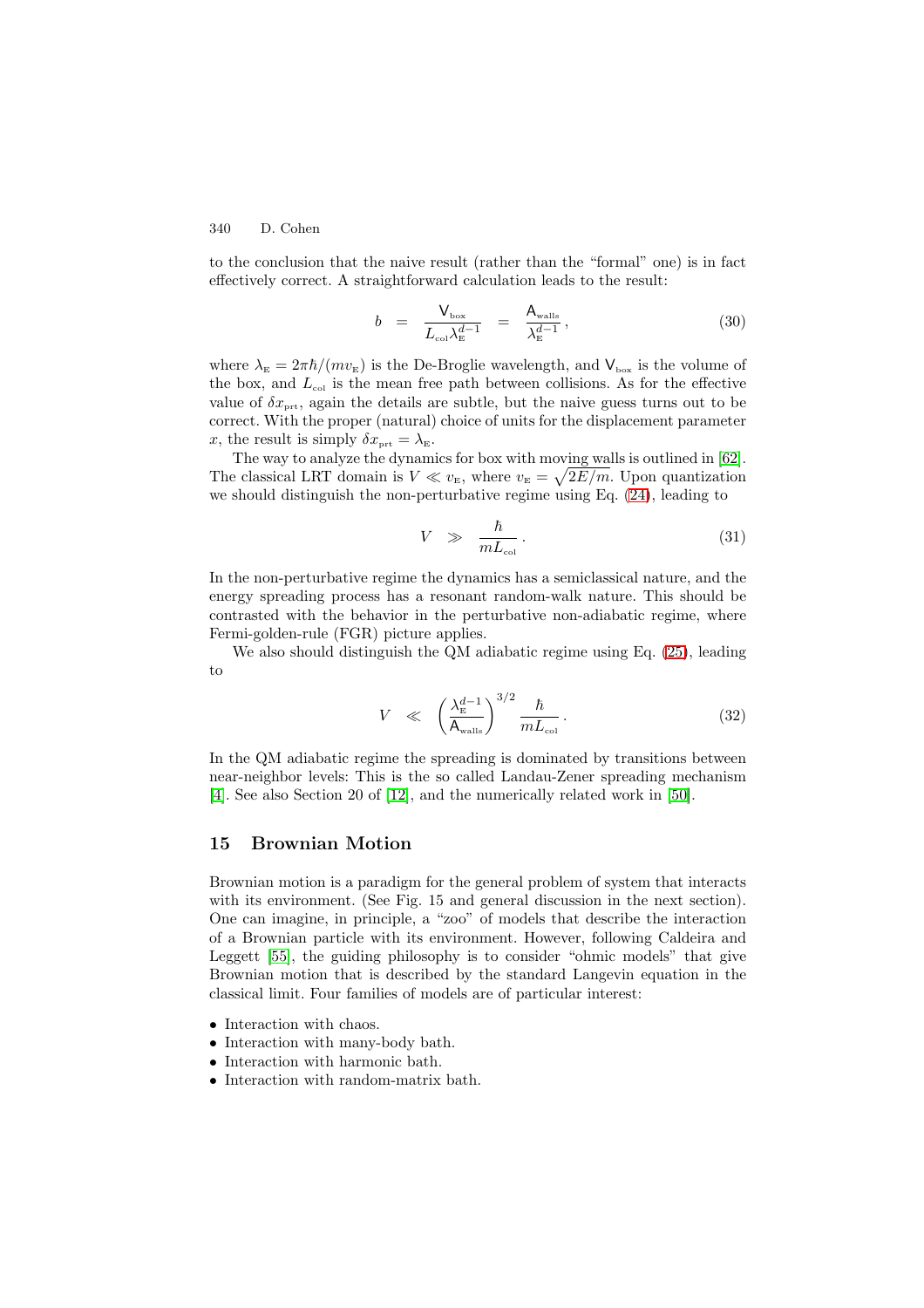

**Fig. 15.** Block diagram illustrating the interaction between system  $(x)$  and environmental  $(Q)$  degrees of freedom (DoF). See discussion in the text.

Below we assume that the total Hamiltonian has the following general form

$$
\mathcal{H}_{\text{total}} = \mathcal{H}_0(x, p) + \mathcal{H}(Q, P; x), \qquad (33)
$$

where  $(x, p)$  are the system coordinates, and  $(Q, P)$  are the environmental degrees of freedom.

Interaction with chaos provides the simplest model for Brownian motion [\[51\]](#page-33-0). See Fig. 16a for illustration of the model. The large Brownian particle is described by the canonical coordinates  $(x, p)$ , while the gas particles are described by the canonical coordinates  $(Q, P)$ . It is important to realize that in order to have Brownian motion, it is not essential to consider "many particle gas". "One particle gas" in enough, but the motion of the gas particle should be chaotic.

The fluctuations of the environment are in fact (according to our definition in Section 3) the random-like collisions of the gas particle with the Brownian particle. These fluctuations are like "noise". If the motion of the gas particle is strongly chaotic, then the power spectrum of these fluctuations (Fig. 6) is just like that of white noise. [This characterization is meaningful up to a cutoff frequency which is determined by the rate of the collisions.]

On the other hand we have the effect of dissipation. If the particle is launched with a velocity  $\dot{x} = V$ , then the rate of dissipation is proportional to  $V^2$  as explained in section 9. Having dissipation implies that the Brownian particle experiences friction force which is proportional to the velocity  $V$ . This is the reason why the dissipation coefficient is known also as friction coefficient.

Interaction with chaos can be regarded as the "mesoscopic" version of Brownian motion. Our interest in this set of lectures is in this type of interaction. We want to know whether *few* degree of freedoms can serve as a "bath". Before we further get into this discussion we would like to describe the "conventional" point of view regarding Brownian motion. The rest of this section is dedicated for this clarification.

The conventional point of view regarding Brownian motion assumes an interaction with many body bath. We can consider a bath that consists of either Bosons or Fermions [\[56,57\]](#page-33-0). The emerging models are quite complicated for analysis, and therefore, as already mentioned above, it is more common to adopt a phenomenological approach.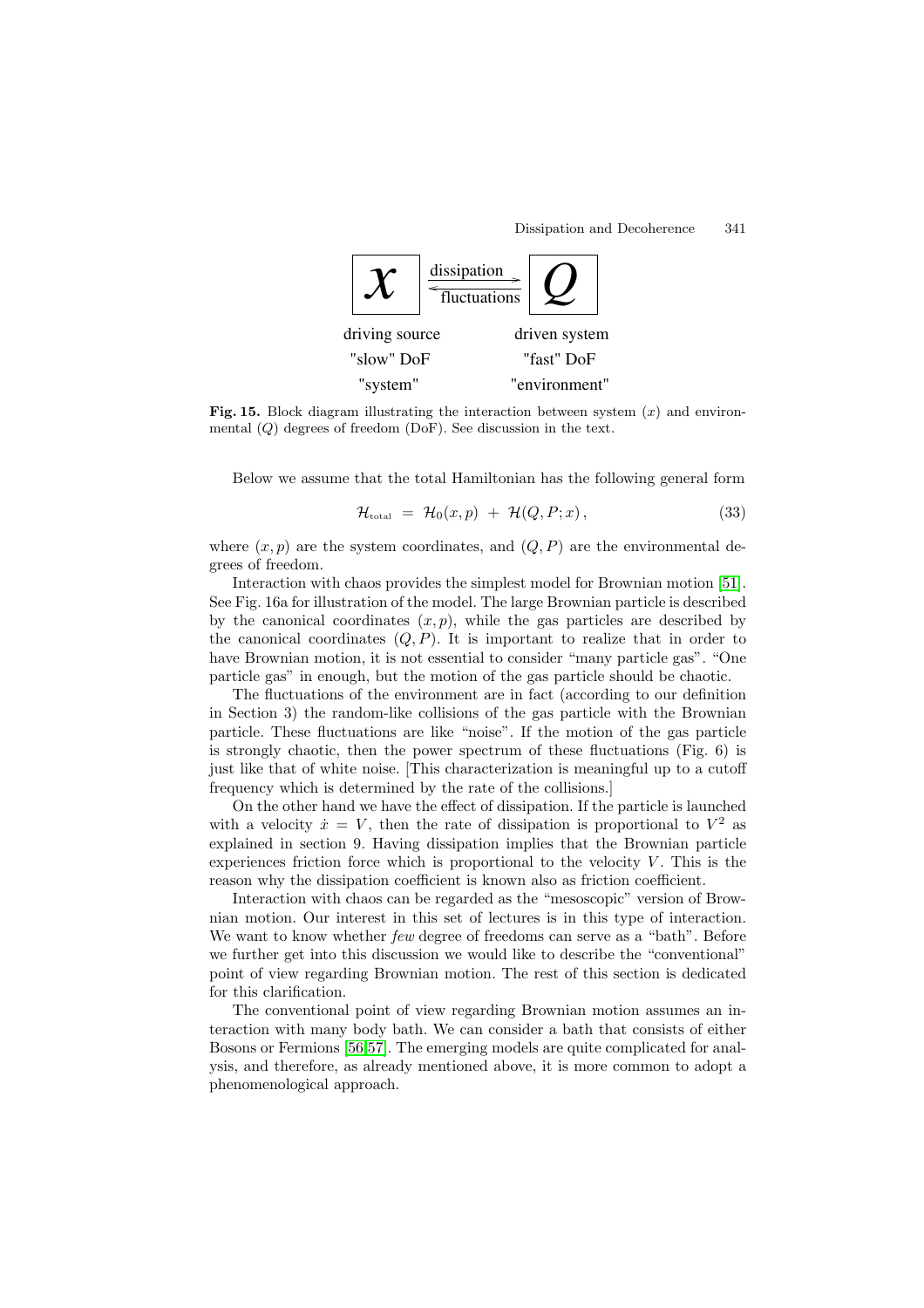

**Fig. 16.** (a) The Brownian motion is induced due to the interaction with chaotic degrees of freedom. (b) The Brownian particle in the ZCL model experiences a fluctuating homogeneous field of force. (c) In case of the DLD model the fluctuating field is farther characterized by a finite correlation distance. In (b) and (c) the background image is a "snapshot" of the fluctuating environment. Namely, the gray levels correspond to the "height" of an instantaneous potential which is experienced by the Brownian particle.

Interaction with (many body) harmonic bath is not very natural, but yet very popular model for Brownian motion. In order to have "white noise" (at high temperatures or in the classical limit) we should make a special assumption regarding the frequency distribution of the bath oscillators. This is known in the literature as the "ohmic choice". [The characterization of the noise as "white" is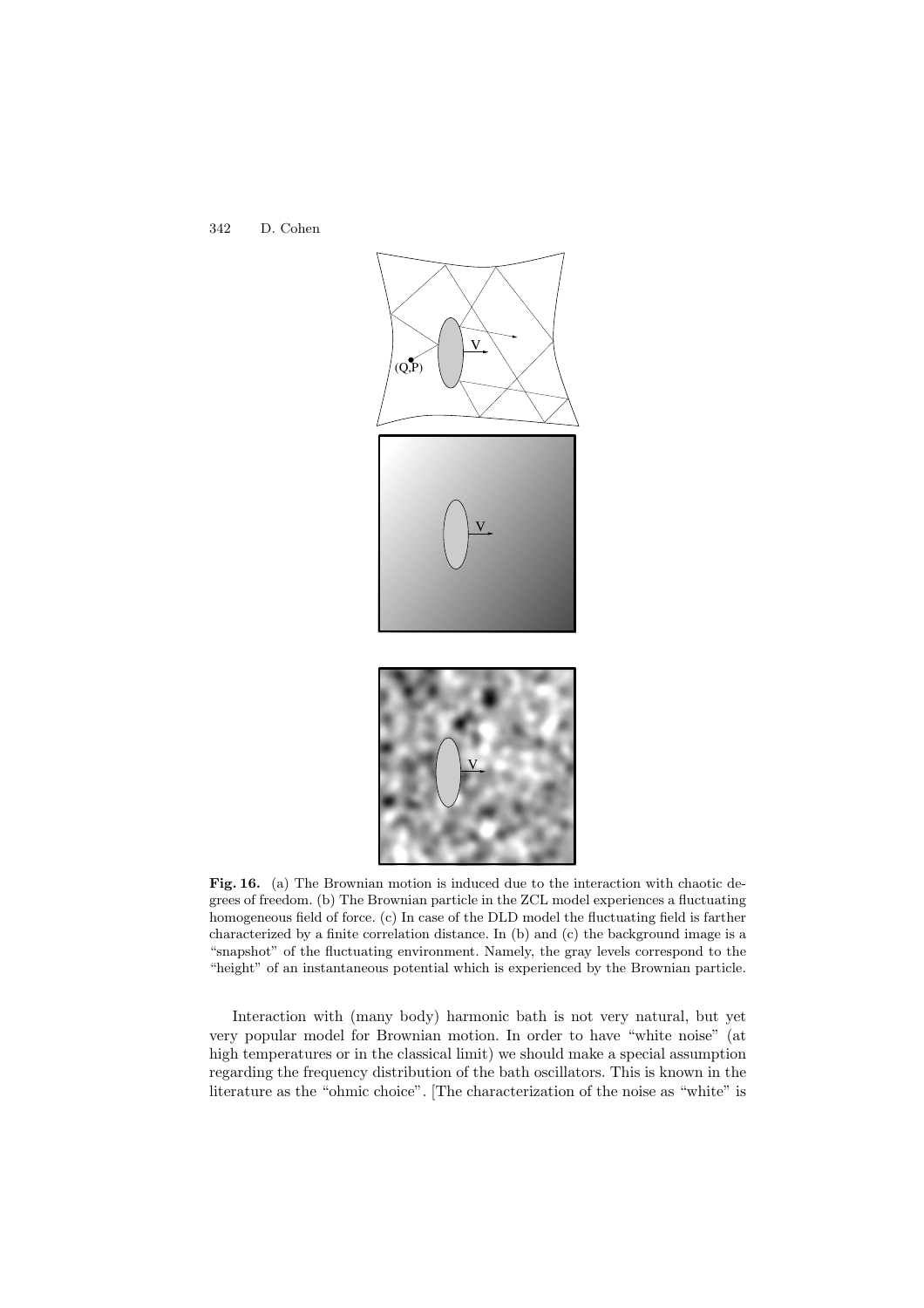valid up to some cutoff frequency. The latter is determined by the specific choice of the frequency distribution.] Also here, as in the case of interaction with chaos, we have fluctuation-dissipation theorem that implies "ohmic" dissipation rate (proportional to  $V^2$ ).

There is still some freedom left in the definition of the interaction with the harmonic bath. This leads to the introduction of the Diffusion-Localization-Dissipation (DLD) model [\[52,53,54\]](#page-33-0). This model gives in the classical limit Brownian motion which is described by the standard Langevin equation (white noise + ohmic dissipation). The familiar Zwanzig-Caldeira-Leggett (ZCL) model [\[55\]](#page-33-0) can be regarded as a special limit of the DLD model. The physics of the ZCL and of the DLD model is illustrated in Fig. 16b and Fig. 16c respectively, and the model Hamiltonians can be visualized by the drawings of Fig. 17. The ZCL model describes a motion under the influence of a fluctuating homogeneous field of force which is induced by the environmental degrees of freedom. In case of the DLD model the induced fluctuating field is further characterized by a finite correlation distance.

For completeness we note that random-matrix modeling of the environment, in the regime where it has been solved [\[58\]](#page-33-0), leads to the same results as those obtained for the DLD model.

#### **16 System Interacting with Environment**

The general problem of system that interacts with its environment is of great importance in many fields of physics. The basic ingredients of this interaction are illustrated in Fig. 15. On the one hand we have the effect of dissipation, meaning that energy is lost by the "system" (Brownian particle) and is absorbed by the "environment" (gas particles). On the other hand the environment induces fluctuations that acts like "noise" on the system. The "noise" has two significant effects: One is to pump "thermal" energy into the system, and the other is to spoil quantum coherence. The latter effect is called decoherence.

In case of bounded system, in the absence of external time dependent fields, the interplay between "noise" and "dissipation" leads eventually to "thermalization". One may say that in the thermal state the effect of dissipation is balanced by the energy which is pumped by the noise. Thus, both classically and quantum mechanically we have to distinguish between a "damping" scenario and an "equilibrium" situation. The thermalization process is traditionally described as "irreversible". On the other hand we have the issue of "recurrences". We discuss the latter issue in Section 20.

A systematic approach for the study of the dynamics of a "system", taking into account the influence of its environment, has been formulated by Feynman and Vernon [\[59\]](#page-33-0). The state of the system is represented by the probability matrix  $\rho(x',x'')$ . It is assumed that initially the "system" is prepared is some arbitrary state. Its state at a later time is obtained by a propagator  $K(x', x''|x'_0, x''_0)$  which acts on the initial preparation. The calculation of this propagator involves a double path integral over all the possible trajectories  $x_A(t)$  and  $x_B(t)$  that connect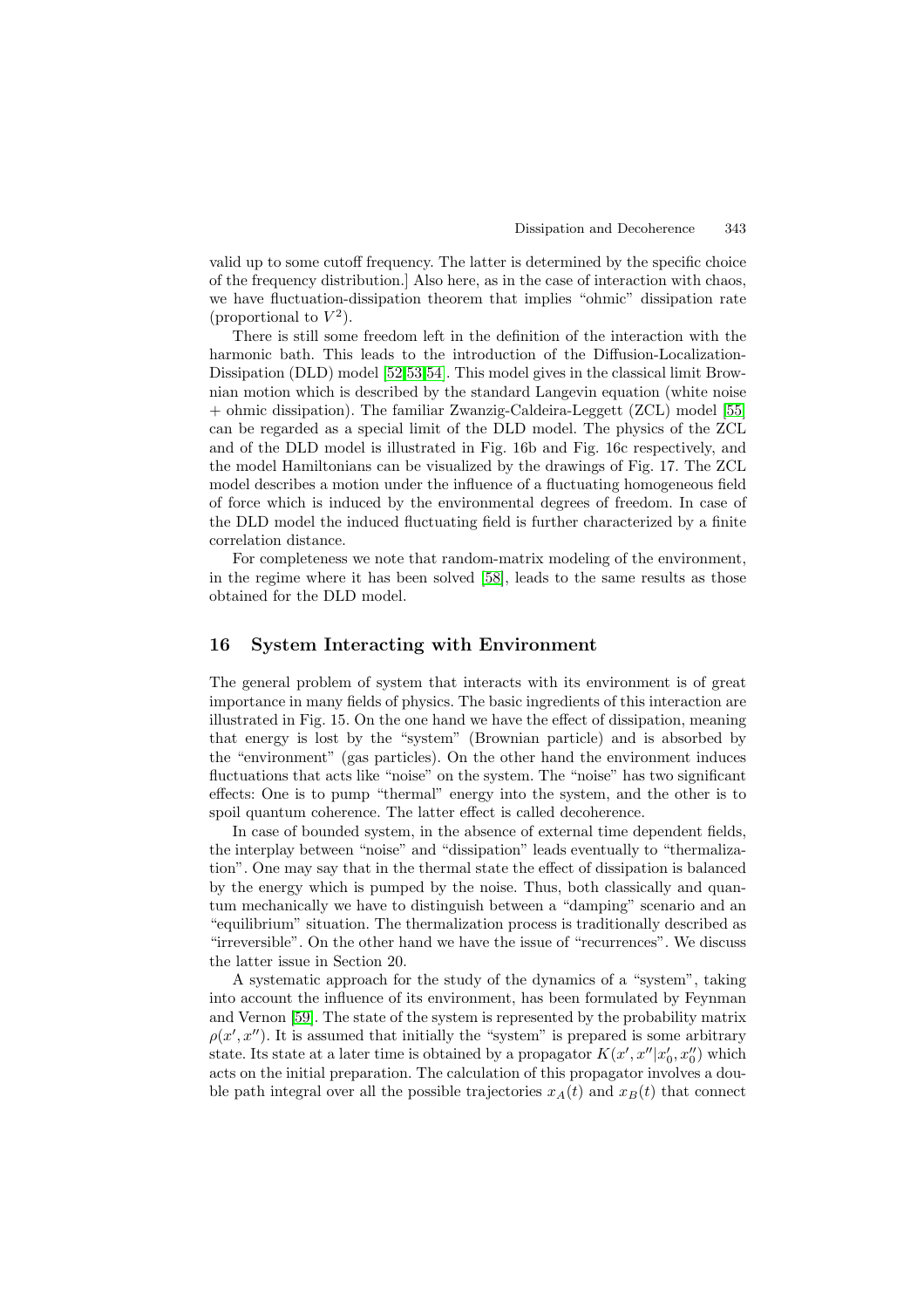

**Fig. 17.** Schematic illustration of the ZCL model (upper panel) and the DLD model (lower panel). The Hamiltonian of these "spring systems" is literally the ZCL model and the DLD model respectively. In the latter case the height of the masses should be interpreted as the "height" of the potential which is experienced by the particle.

 $(x'_0, x''_0)$  with  $(x', x'')$ . This double path integral incorporates the effect of the environment via an "influence functional" which is defined as follows:

$$
F[x_A, x_B] = \langle U[x_B] \Psi_0 | U[x_A] \Psi_0 \rangle. \tag{34}
$$

Here  $\Psi_0$  is the initial state of the environment. If the environment is in "mixed" state, typically a canonical (thermal) state, then the influence functional should be averaged accordingly.

The absolute value of the influence functional can be re-interpreted as arising from the interaction with a c-number noisy field (with no back reaction). The "phase" of the influence functional can be regarded as representing the effect of "friction" (back reaction). Thus there is one to one correspondence between the Feynman-Vernon formalism, and the corresponding classical Langevin approach. Note however that the distinction between "noise" and "friction" is a matter of "taste". Some people regard this distinction meaningless.

It should be realized that the calculation of the influence functional for a given environment takes us back to the more restricted problem of considering a "driven system". The influence functional  $F[x_A, x_B]$  is nothing but the survival amplitude for a driving scheme that involves "time reversal" (Eq. [\(15\)](#page-11-0)).

### **17 Entanglement, Decoherence and Irreversibility**

The definition of decoherence is not a trivial matter conceptually. There are several equivalent ways to think about decoherence. The most "robust" approach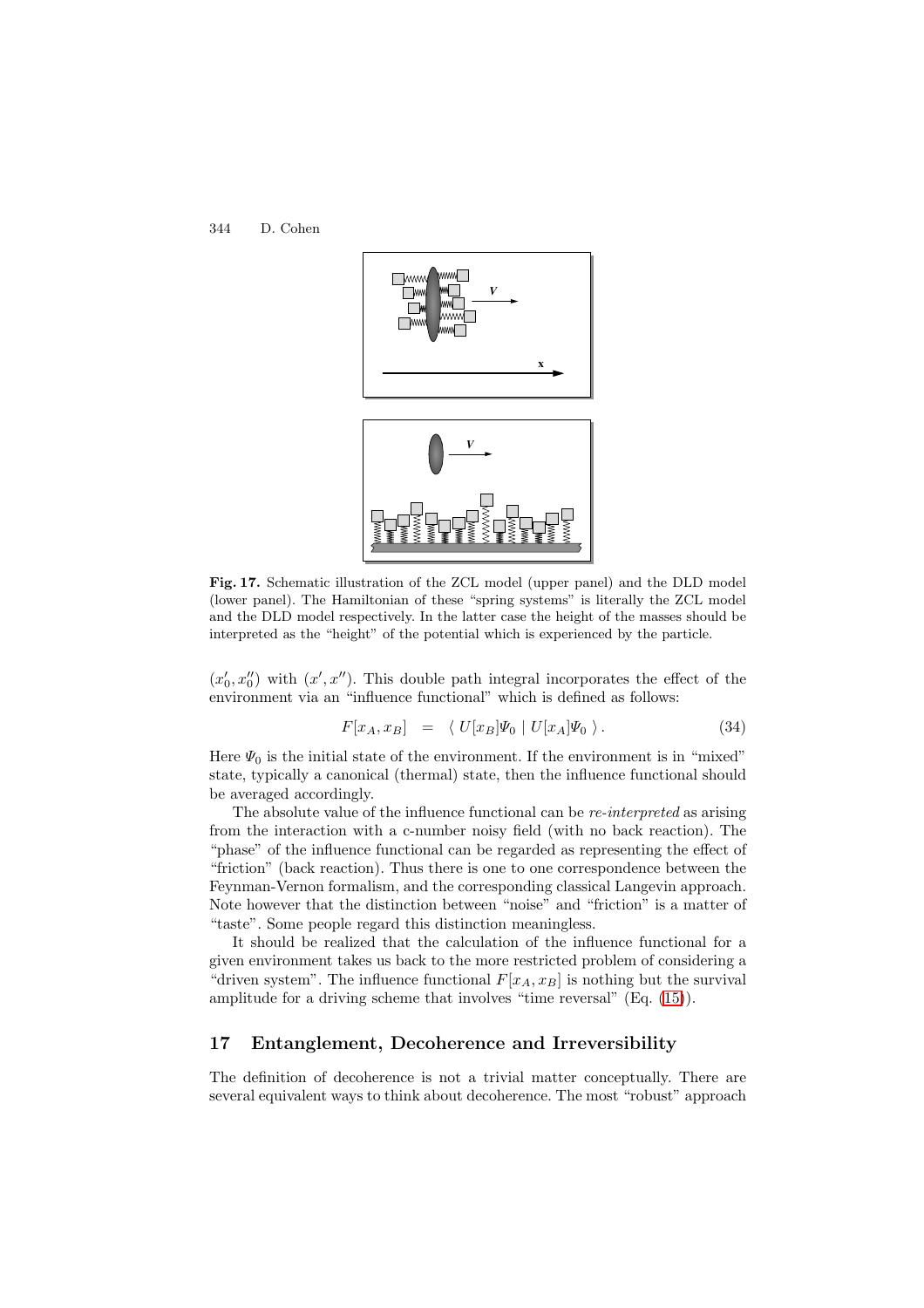is to define decoherence as the irreversible entanglement of the system with the environment: Let us describe the the state of the system using the probability matrix  $\rho(x', x'')$ . If the system is prepared in pure state then trace( $\rho^2$ ) = 1. Due to the interaction with the environment the system gets entangled with the environment, and as a result we will have trace( $\rho^2$ )  $\leq$  1. If the "environment" consists of only "one spin", then we expect trace( $\rho^2$ ) to have "ups" and "downs", and from time to time to have trace( $\rho^2$ ) ~ 1. In such case we cannot say that the entanglement process is "irreversible". But if the environment consists of many degrees of freedom, as in the case of interaction with "bath", then the loss of "purity" becomes irreversible, and we regard it as a "decoherence process".

To be more specific let us consider the prototype example of interference in Aharonov-Bohm ring geometry. The particle can go from the input lead to the output lead by traveling via either arms of the ring. This leads to interference, which can be tested by measuring the dependence of the transmission on the magnetic flux via the ring. Consider now the situation where there is a spin degree of freedom in one arm [\[23\]](#page-32-0). The particle can cause a spin flip if it travels via this arm. In such case interference is lost completely. However, this entanglement process is completely reversible. We can undo the entanglement simply by letting the particle interact with the spin twice the time. Therefore, according to our restrictive definition, this is not a real decoherence process.

Consider now the situation where a particle gets entangled with bath degrees of freedom. If the bath is infinite, then the entanglement process is irreversible, and therefore it constitutes, according to our definition, a decoherence process.

At first sight it seems that for having irreversibility one needs "infinity". This point of view is emphasized in Ref. [\[60\]](#page-33-0): Irreversibility can be achieved by having the infinity of the bath (infinitely many oscillators), or of space (a lead that extends up to infinity). In this set of lectures we emphasize a third possibility: Having irreversibility due to the interaction with chaos. Thus we do not need "infinity" in order to have "irreversibility".

#### **18 Interpretation of Decoherence as a Dephasing Process**

"Dephasing" is used as a synonym for "decoherence" whenever a semiclassical point of view is adopted. Determining the dephasing (decoherence) time  $\tau_{\varphi}$  for a particle  $(x, p)$  that interacts with an environmental degrees of freedom  $(Q, P)$ is a central theme in quantum physics. In the absence of such interaction the  $x$ motion is coherent, and interference should be taken into account. This means, from semiclassical point of view, that at least two trajectories  $x(\tau) = x_A(\tau)$  and  $x(\tau) = x_{\text{B}}(\tau)$  have a leading contribution to the probability to travel, say, from  $x(0)$  to  $x(t)$ , as in the prototype example of the two slit experiment.

In the semiclassical framework the probability to travel from one point to some other point is given by an expression that has the schematic form

$$
\sum_{A,B} F[x_A, x_B] \exp\left(i\frac{S[x_A] - S[x_B]}{\hbar}\right),\tag{35}
$$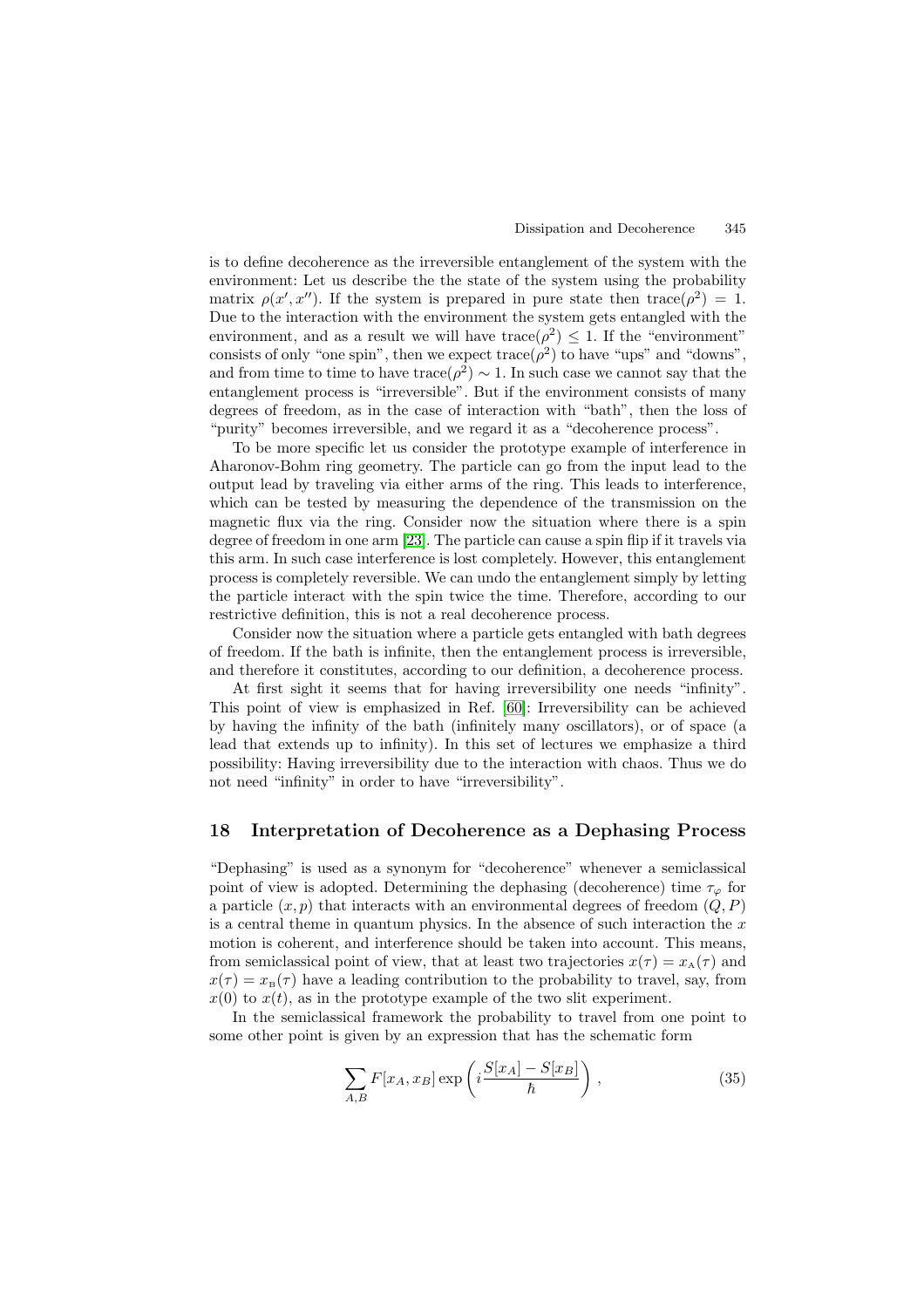where  $S[x]$  is the classical action, and  $F[x_A, x_B]$  is the influence functional. Each pair of trajectories is a "stationary point" of the Feynman-Vernon double path integral. The "diagonal terms" are the so-called classical contribution, while the "off-diagonal terms" are the interference contribution. It should be kept is mind that the validity of the semiclassical approach is a subtle issue [\[61\]](#page-33-0).

The off-diagonal interference contribution is suppressed due to the interaction with the environment if  $|F[x_A, x_B]| \ll 1$ . Therefore  $|F[x_A, x_B]|$  is called the "dephasing factor". From the definition of the influence functional it is clear that it reflects the probability to "leave a trace" in the environment. Having  $|F[x_A, x_B]| = 0$  means that a different "trace" is left in the environment, depending on whether the particle goes via the trajectory  $x_A(t)$  or via the trajectory  $x_B(t)$ . In such case one can regard the interaction with the environment as a "measurement" process. In case of the DLD model (see Section 15) this "trace" can be further interpreted as leaving an excitation along the way. For critical discussion of this point see Appendix C of [\[54\]](#page-33-0). In the more general case the notion of "leaving a trace" does not have a simple meaning. All we can say is that decoherence means that the environment is left in different (orthogonal) states depending on the trajectory that is taken by the particle.

The law of "action and reaction" holds also in the world of decoherence studies. Feynman and Vernon have realized that the dephasing factor can be reinterpreted as representing the effect of a c-number noise source (see Section 16). From this point of view the decoherence is due to the "scrambling" of the relative phase by this noise. Hence the reason for using the term "dephasing" as a synonym for "decoherence". The analysis of dephasing using this latter point of view can be found in [\[54\]](#page-33-0). See also [\[63\]](#page-33-0). At high temperatures it is possible to use a Markovian master equation approach (dynamical semigroups) in order to obtain the (reduced) evolution of the Brownian particle. The Markovian master equation approach is described in other lectures of this school. The master equation in case of the DLD model can be found in Section 3 of [\[54\]](#page-33-0). Similar, but not identical master equations are obtained in case of interaction with many body bath [\[57\]](#page-33-0).

### **19 Determination of the Dephasing Time**

In the above described semiclassical framework, the problem of dephasing reduces to the more restricted problem of studying the dynamics of a time dependent Hamiltonian  $\mathcal{H}(Q, P; x(t))$ , cf. Fig. 18. Moreover, we see that the Feynman-Vernon dephasing factor is just the absolute value of the fidelity amplitude  $F(t)$ that corresponds to Eq. [\(15\)](#page-11-0). Note however that here we use a more general notion of fidelity: The restricted definition of fidelity (Eq. [\(17\)](#page-12-0)) is formally obtained if  $x_{\rm A}(\tau)$  and  $x_{\rm B}(\tau)$  are "rectangular pulses".

The dephasing time  $\tau_{\varphi}$  is defined as the time that it takes for  $|F(t)|$  to drop significantly from  $|F(t)| \sim 1$  to some very small value  $|F(t)| \ll 1$ . Let us concentrate on the Brownian motion model of Fig. 16a. If the motion of the Brownian particle is characterized by a velocity  $V$ , then we have to distinguish between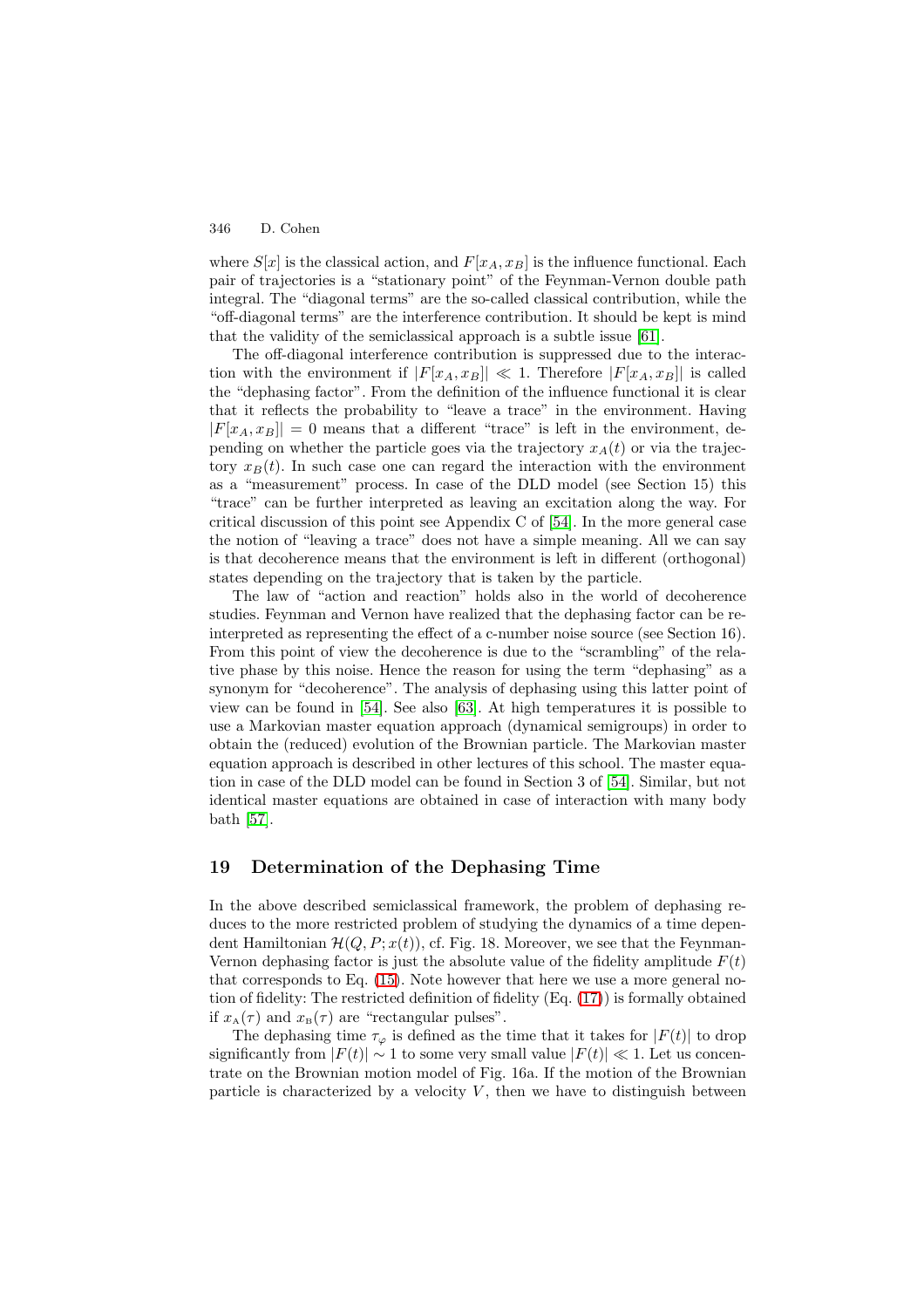the following possibilities: Having very small "adiabatic" velocities; Having intermediate velocities that allow LRT treatment; And having non-perturbative velocities. In the latter case a semiclassical picture can be justified.



**Fig. 18.** Schematic illustration of an interference experiment using a semiclassical point of view. The Brownian particle can take either the  $x = x_A(t)$  trajectory, or the  $x =$  $x_B(t)$  trajectory as in a two slit experiment.

The detailed analysis of the problem can be found in [\[62\]](#page-33-0). Here we just quote the final results. In the semiclassical regime

$$
\tau_{\varphi} = \tau_{\text{col}} = \frac{L_{\text{col}}}{v_{\text{E}}},\tag{36}
$$

where  $L_{\text{col}}$  is the mean free path between collisions with the Brownian particle. This is the expected naive result. It means that one collision with the Brownian particle is enough in order to "measure" its trajectory. The other extreme case in having extremely small adiabatic velocities. To the extend that we can trust adiabaticity there is no dephasing at all: The gas particle simply "renormalize" the bare potential, which is in fact the Born-Oppenheimer picture. Of course, if we take into account corrections to the adiabatic picture, then we get a finite dephasing time. In the LRT regime of velocities we can estimate the dephasing time as

$$
\tau_{\varphi} \approx \left(\frac{L_{\rm col}\lambda_{\rm E}^2}{v_{\rm E}V^2}\right)^{\frac{1}{3}}.\tag{37}
$$

Both results have re-interpretation within the framework of an effective DLD/ZCL model. See [\[62\]](#page-33-0) for details.

#### **20 Recurrences**

Consider ice-cube inside a cup of hot water. After some time it melts and disappears. But if we wait long enough (without time reversal) we have some probabil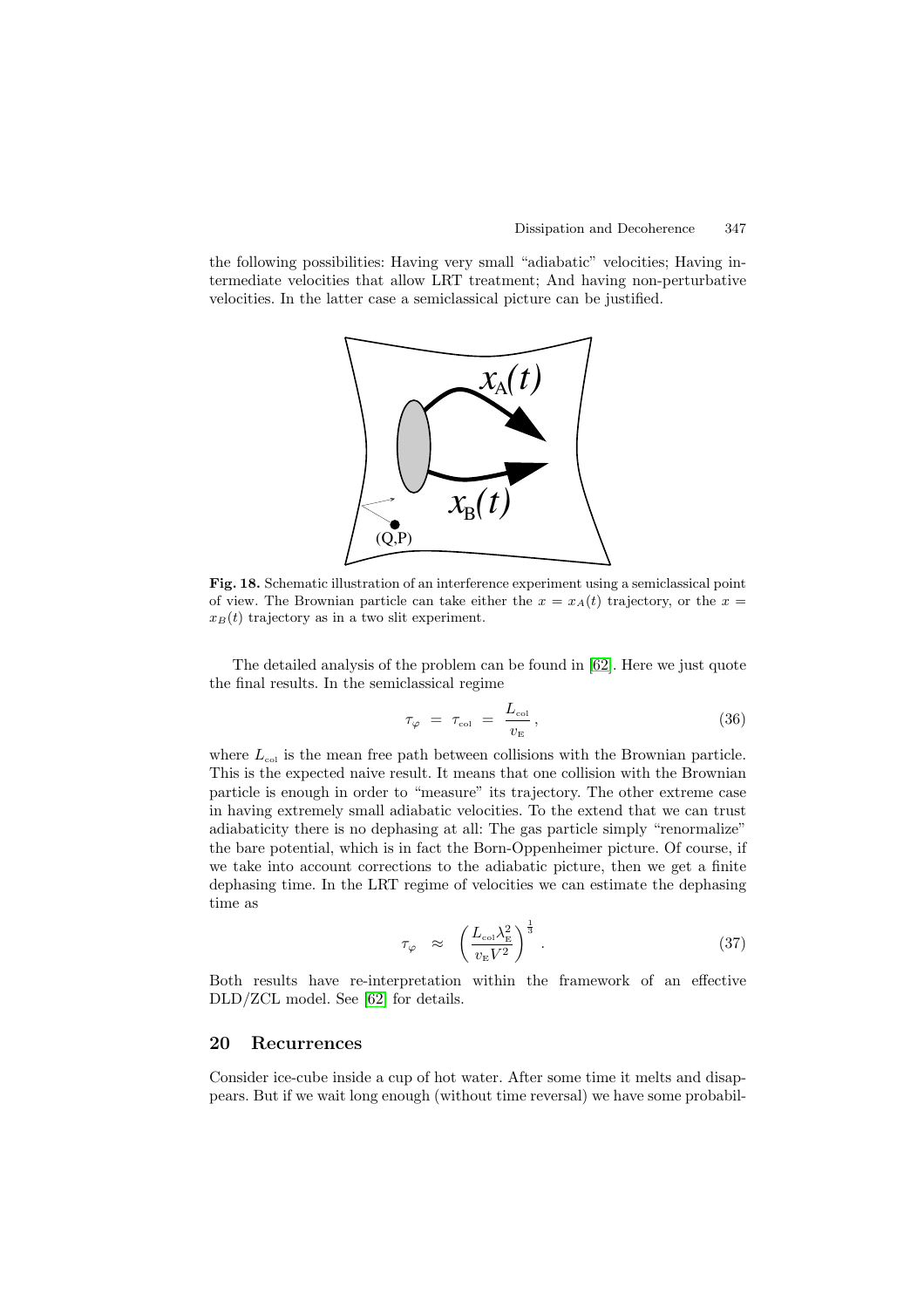<span id="page-31-0"></span>ity to see the ice-cube re-emerging due to recurrences. The issue of recurrences becomes relevant whenever we consider a closed (un-driven) system. In other words, whenever we do not try to control its evolution from the outside.

There are recurrences both in classical and quantal physics. In the latter case the tendency for recurrences is stronger due to the quasi-periodic nature of the dynamics. However, if the time scale for recurrences is long enough with respect to other relevant time scales, then we can practically ignore these recurrences. Actually it is useful to regard these recurrences as "fluctuations", and to take the standpoint that our interest is only in some "average" or "likely" scenario.

The thermalization process of the particle-environment system is traditionally described as "irreversible". Indeed, if the bath is infinite, then also the time for recurrences of the particle-bath system becomes infinite. On the other hand, if the bath is finite, then we have to consider the recurrences of the particle-bath system. These recurrences can lead back to the initial un-entangled state.

In practice "recurrences" do not constitute a danger for "irreversibility". The time to get un-entangled by recurrences is extremely large (typically larger than the age of the universe). Assuming a chaotic environment, and ignoring issues of level statistics, the time scale for recurrences is at least the Heisenberg time (inverse of the mean level spacing) of the combined particle-environment system. It scales like  $\hbar^{-(d+d_0)}$  where  $d_0$  and d are the number of degrees of freedom of the particle and the environment respectively.

It goes without saying that the above issue of recurrences becomes irrelevant if the x motion is treated classically. There is however a twist to this latter statement in the case where the time variation of  $x$  is strictly periodic. This is due to dynamical localization effect [\[6\]](#page-32-0). Note however that dynamical localization is a very fragile effect: Even in case that it is found, it turns out that it manifests itself only after a time that scales like  $\hbar^{-(1+2d)}$ , which is much larger than the Heisenberg time of the environment [\[11\]](#page-32-0).

#### **Acknowledgments**

Essential for the promotion of this line of study are the collaborations with Tsampikos Kottos (MPI Gottingen), and with Alex Barnett (Harvard), and lately with Diego Wisniacki (Comision Nacional de Energia Atomica, Argentina). I also thank Shmuel Fishman (Technion) for many useful discussions, and Rick Heller (Harvard), Joe Imry (Weizmann), Bilha Segev (Ben-Gurion) and Uzy Smilansky (Weizmann) for interesting interaction.

## **References**

- 1. M.C. Gutzwiller, Chaos in Classical and Quantum Mechanics (Springer Verlag New York 1990).
- 2. H.J. Stockmann, "Quantum Chaos: An Introduction" (Cambridge Univ Pr 1999).
- 3. F. Haake, "Quantum Signatures of Chaos" (Springer 2000).
- 4. M. Wilkinson, J. Phys. **A21**, 4021 (1988); J. Phys. A **20**, 2415 (1987).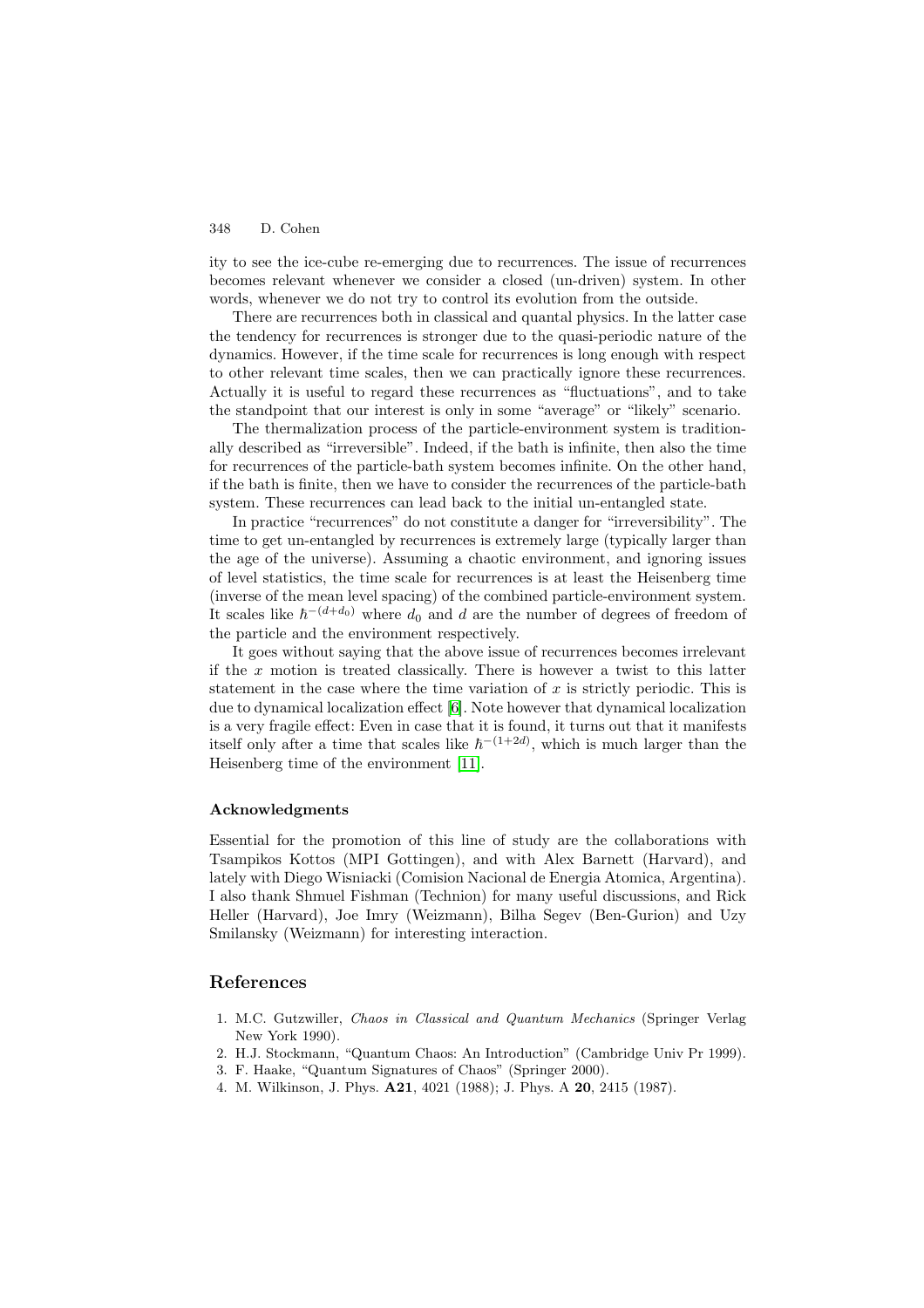- <span id="page-32-0"></span>5. M. Wilkinson and E.J. Austin, J. Phys. **A28**, 2277 (1995). E.J. Austin and M. Wilkinson, Nonlinearity **5**, 1137 (1992).
- 6. For review and references see [7] and [8].
- 7. S. Fishman in "Quantum Chaos", Proceedings of the International School of Physics "Enrico Fermi", Course CXIX, Ed. G. Casati, I. Guarneri and U. Smilansky (North Holland 1991).
- 8. M. Raizen in "New directions in quantum chaos", Proceedings of the International School of Physics "Enrico Fermi", Course CXLIII, Edited by G. Casati, I. Guarneri and U. Smilansky (IOS Press, Amsterdam 2000).
- 9. D. Cohen in "New directions in quantum chaos", Proceedings of the International School of Physics "Enrico Fermi", Course CXLIII, Edited by G. Casati, I. Guarneri and U. Smilansky, (IOS Press, Amsterdam 2000).
- 10. D. Cohen, Phys. Rev. Lett. **82**, 4951 (1999).
- 11. D. Cohen and T. Kottos, Phys. Rev. Lett. **85**, 4839 (2000).
- 12. D. Cohen, Annals of Physics **283**, 175 (2000).
- 13. D. Cohen, F.M. Izrailev and T. Kottos, Phys. Rev. Lett. **84**, 2052 (2000).
- 14. T. Kottos and D. Cohen, Phys. Rev. **E64**, R-065202 (2001).
- 15. S.W. Doescher and M.H. Rice, Am. J. Phys. **37**, 1246 (1969).
- 16. A.J. Makowski and S.T. Dembinski, Physics Letters **A154**, 217 (1991).
- 17. J.V. Jose and R. Cordery, Phys. Rev. Lett. **56**, 290 (1986).
- 18. J. Blocki, Y. Boneh, J.R. Nix, J. Randrup, M. Robel, A.J. Sierk and W.J. Swiatecki, Ann. Phys. **113**, 330 (1978).
- 19. S.E. Koonin, R.L. Hatch and J. Randrup, Nuc. Phys. **A283**, 87 (1977). S.E. Koonin and J. Randrup, Nuc. Phys. **A289**, 475 (1977).
- 20. D. Cohen and T. Kottos, Phys. Rev. **E63**, 36203 (2001).
- 21. E. Wigner, Ann. Math. **62** 548 (1955); **65** 203 (1957).
- 22. G. Casati, B.V. Chirikov, I. Guarneri and F.M. Izrailev, Phys. Rev. **E48**, R1613 (1993); Phys. Lett. **A223**, 430 (1996).
- 23. Y. Imry, Introduction to Mesoscopic Physics (Oxford Univ. Press 1997).
- 24. Y. Alhassid, Rev. Mod. Phys. **72**, 895 (2000).
- 25. L.P. Kouwenhoven, C.M. Marcus, P.L. Mceuen, S. Tarucha, R. M. Westervelt and N.S. Wingreen, Proc. of Advanced Study Inst. on Mesoscopic Electron Transport, edited by L.L. Sohn, L.P. Kouwenhoven and G. Schon (Kluwer 1997).
- 26. M.V. Berry in Chaos and Quantum Systems, ed. M.-J. Giannoni, A. Voros, J. Zinn-Justin (Elsevier, Amsterdam, 1991).
- 27. M. Feingold and A. Peres, Phys. Rev. **A34** 591, (1986); M. Feingold, D. Leitner and M. Wilkinson, Phys. Rev. Lett. **66**, 986 (1991); M. Wilkinson, M. Feingold and D. Leitner, J. Phys. **A24**, 175 (1991); M. Feingold, A. Gioletta, F. M. Izrailev and L. Molinari, Phys. Rev. Lett. **70**, 2936 (1993).
- 28. H. Attias and Y. Alhassid, Phys. Rev. **E52**, 4776 (1995).
- 29. T. Guhr, A. Muller-Groeling and H.A. Weidenmuller, Phys. Rep. **299**, 190 (1998).
- 30. D. Cohen and E.J. Heller, Phys. Rev. Lett. **84**, 2841 (2000).
- 31. D. Cohen, A. Barnett and E.J. Heller, Phys. Rev. **E63**, 46207 (2001).
- 32. F. Borgonovi, I. Guarneri and F.M. Izrailev, Phys. Rev. **E57**, 5291 (1998); L. Benet, F.M. Izrailev, T.H. Seligman and A. Suarez-Moreno, chao-dyn/9912035.
- 33. E.J. Heller in Chaos and Quantum Systems, ed. M.-J. Giannoni, A. Voros, J. Zinn-Justin (Elsevier, Amsterdam, 1991).
- 34. A. Peres, Phys. Rev. **A30**, 1610 (1984); See also A. Peres, Quantum Theory: Concepts and Methods (Dordrecht, 1995).